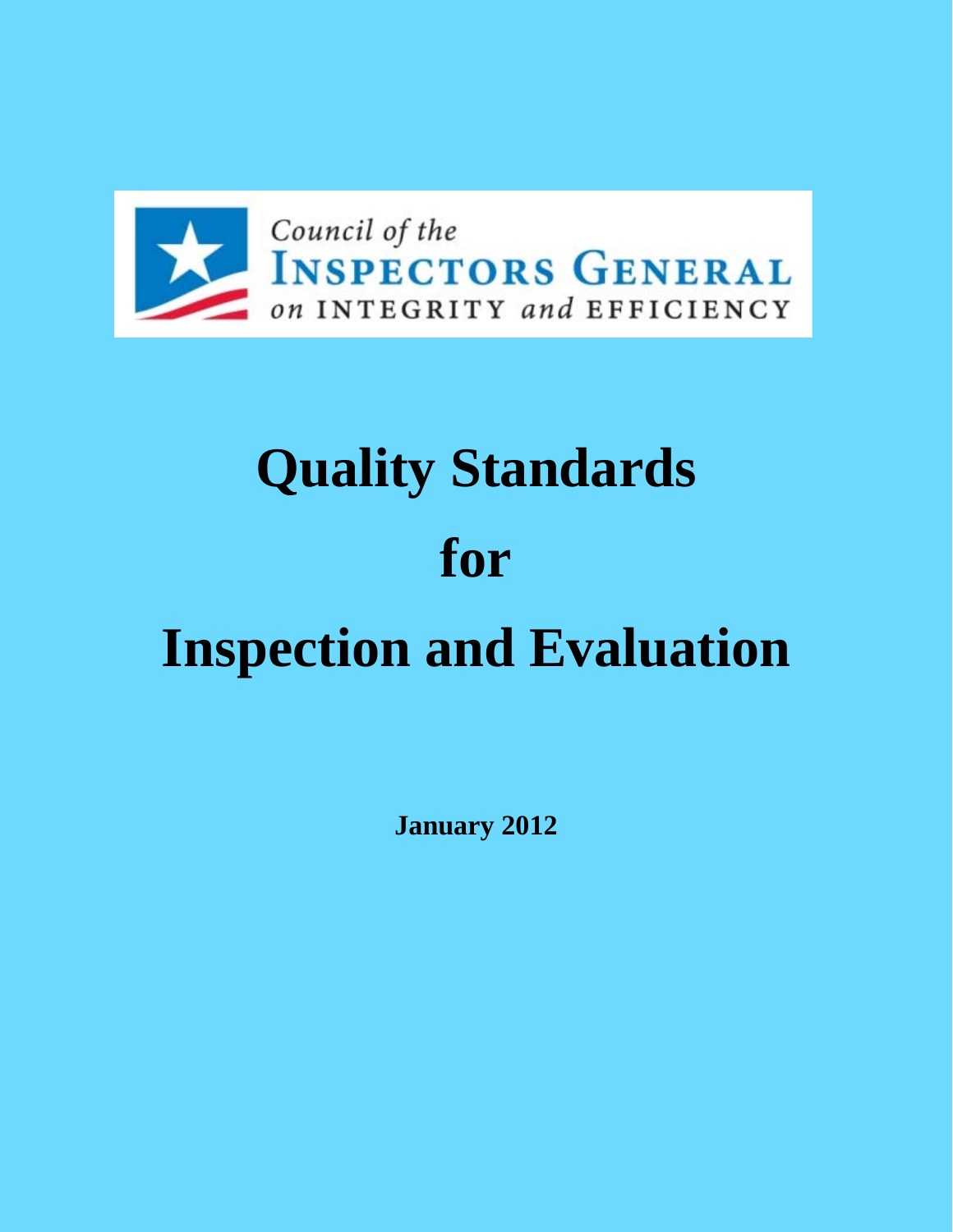# **Council of the Inspectors General on Integrity and Efficiency**

#### **Authority**

Section 11 of the Inspector General Act of 1978 (5 U.S.C. app. 3.), as amended (IG Act).

#### **Mission**

The mission of the Council of the Inspectors General on Integrity and Efficiency (CIGIE) shall be to address integrity, economy, and effectiveness issues that transcend individual Government agencies; and increase the professionalism and effectiveness of personnel by developing policies, standards, and approaches to aid in the establishment of a well trained and highly skilled workforce in the Offices of Inspectors General (OIG).

## **CIGIE Inspection and Evaluation Committee**

Provides leadership for the CIGIE Inspection and Evaluation community's effort to improve agency program effectiveness by maintaining professional standards; leading the development of protocols for reviewing management issues that cut across departments and agencies; promoting the use of advanced program evaluation techniques; and fostering awareness of evaluation and inspection practice in OIGs. The Committee provides input to the CIGIE Professional Development Committee on the training and the development needs of the CIGIE Inspection and Evaluation community.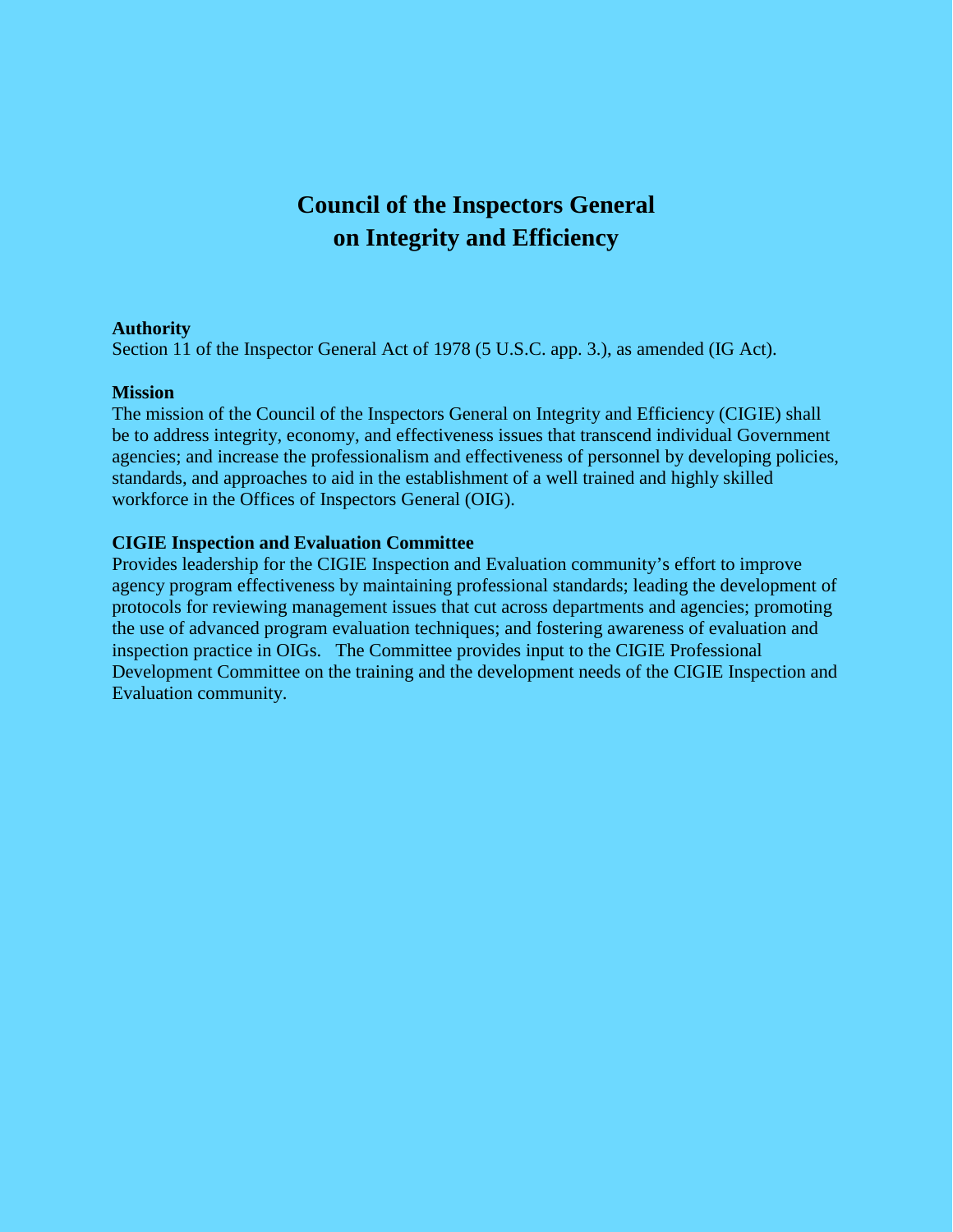## **Message from the Chairman of the CIGIE Inspection and Evaluation Committee**

Since it was first issued in 1993, the "Quality Standards for Inspections" has provided a solid framework for inspections and evaluation work by Federal Offices of Inspector General (OIG). Over the years, these standards have been broadly embraced by OIGs and have thus been instrumental in building our strong reputation for impartiality, reliability, and credibility.

The Inspector General Reform Act of 2008 (IG Reform Act) provided that members of the Council of the Inspectors General on Integrity and Efficiency (CIGIE) "shall adhere to professional standards developed by the Council"  $(\S 11(c)(2)$  of the IG Reform Act). In June 2010, CIGIE officially adopted the "Quality Standards for Inspections" as the professional standards for all inspection and evaluation work performed by member organizations. The IG Reform Act requires compliance with these standards.

For this 2011 edition of the "Quality Standards for Inspection and Evaluation," the Inspection and Evaluation (I&E) Committee has made technical changes that bring the document into full compliance with the IG Reform Act, including replacing all references to the "PCIE" (President's Council on Integrity and Efficiency) and the "ECIE" (Executive Council on Integrity and Efficiency) with CIGIE. However, except for these technical changes and mandating adherence to the "Quality Standards" when conducting I&E work, the standards as revised in 2005 are largely unchanged.

I want to personally thank everyone who worked to revise these standards and to give special recognition to the I&E Roundtable for its leading role on this project. The value and relevance of our work depends on just this sort of cooperative effort.

Daniel R. Lewinson

Chairman, Inspection and Evaluation Committee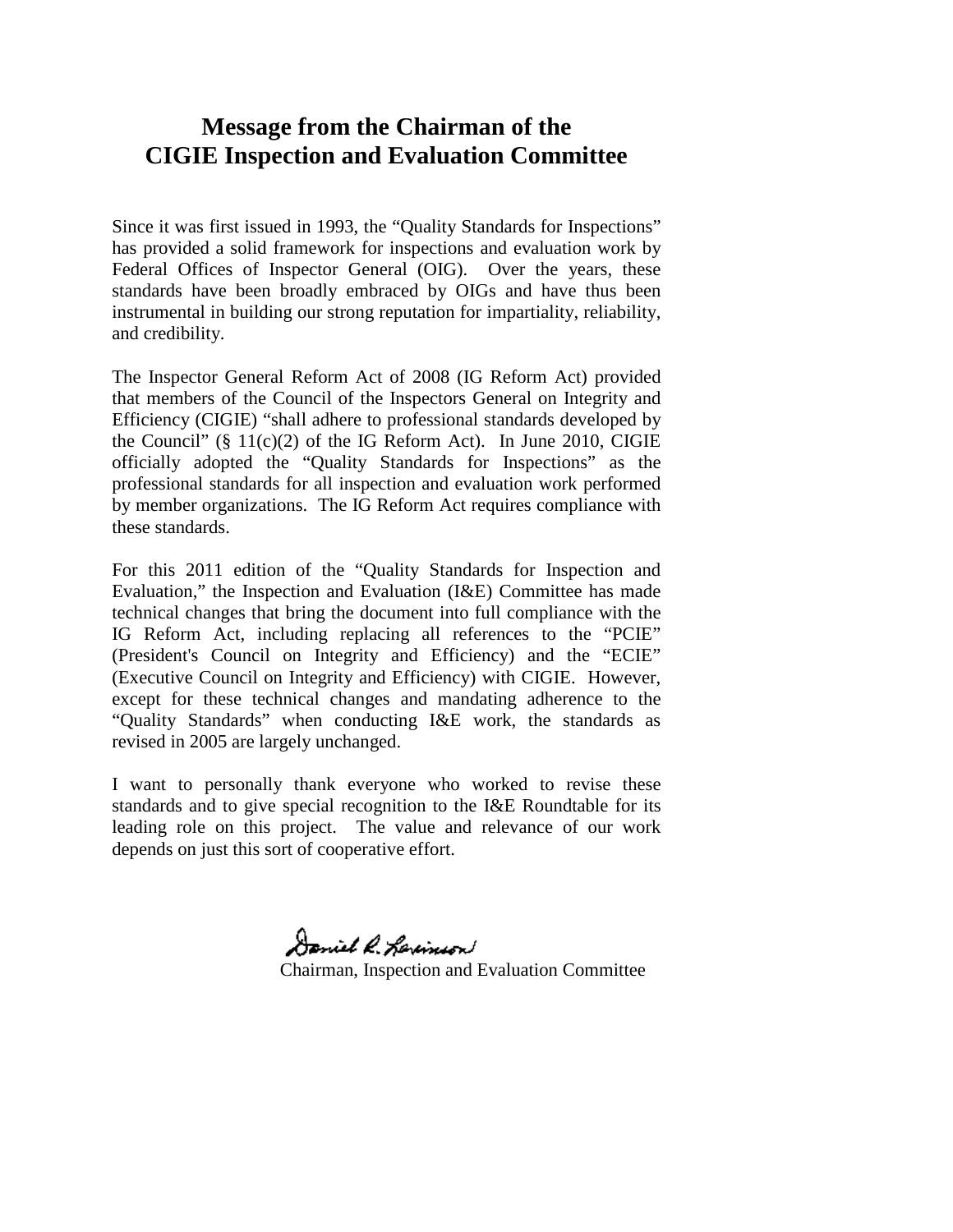## **TABLE OF CONTENTS**

|                                                 | Pago           |
|-------------------------------------------------|----------------|
|                                                 | $\mathbf{i}$   |
| <b>STANDARDS</b>                                |                |
|                                                 | $\mathbf{1}$   |
|                                                 | $\overline{2}$ |
|                                                 | 6              |
|                                                 | 8              |
|                                                 | 9              |
|                                                 | 11             |
|                                                 | 12             |
|                                                 | 14             |
|                                                 | 15             |
|                                                 | 15             |
|                                                 | 16             |
|                                                 | 18             |
|                                                 | 18             |
| Working Relationships and Communication         | 19             |
| <b>APPENDIXES</b>                               |                |
| Guide for Core Competencies for Inspection<br>A | 21             |

B Guide for General Skill Levels for Inspectors 23

## **Page**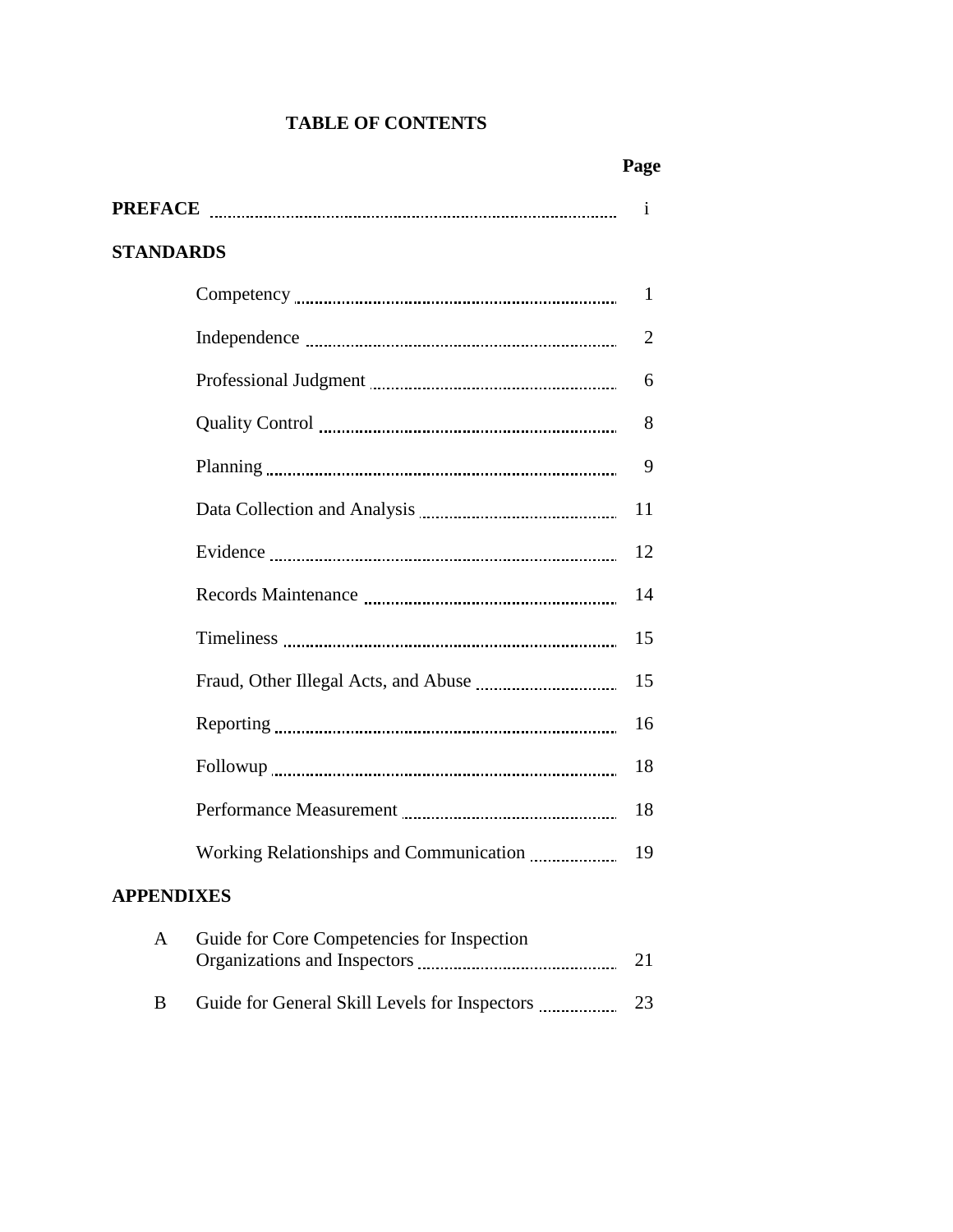#### **PREFACE**

Within the Inspector General community, inspections and evaluations have long afforded OIGs a flexible and effective mechanism for oversight and review of Department/Agency programs by using a multidisciplinary staff and multiple methods for gathering and analyzing data. These *Quality Standards for Inspection and Evaluation* have been developed as a framework for performing both inspection and evaluation work.

Inspections and evaluations are systematic and independent assessments of the design, implementation, and/or results of an Agency's operations, programs, or policies. They provide information that is timely, credible, and useful for agency managers, policymakers, and others. Inspections or evaluations can be used to determine efficiency, effectiveness, impact, and/or sustainability of agency operations, programs, or polices. They often recommend improvements and identify where administrative action is necessary. Other uses of inspections and evaluations include but are not limited to:

- providing factual and analytical information;
- measuring performance;
- determining compliance with applicable law, regulation, and/or policy
- identifying savings and funds put to better use;
- sharing best practices or promising approaches;
- assessing allegations of fraud, waste, abuse, and mismanagement.

The inspection and evaluation function at each Department/Agency is tailored to its unique mission. Some OIGs make a distinction between inspection and evaluation work. Thus, to be responsive to the needs of the Inspector General community, it is important that the standards for conducting inspections and evaluations not be overly prescriptive, or the very flexibility and timeliness that make inspections and evaluations such valuable tools would be lost. It is the responsibility of each OIG that conducts inspections or evaluations to develop internal written policies and procedures to ensure that all such work complies with these *Quality Standards for Inspection and Evaluation* as well as the Inspector General Act of 1978, as amended, and any other legislation, regulation, or standards applicable to an organization's operations.

The Council of the Inspectors General on Integrity and Efficiency endorse the *Quality Standards for Inspection and Evaluation* and, in compliance with the Inspector General Reform Act of 2008, expects the consistent application of these standards throughout the Inspector General community. The standards are reviewed periodically to ensure their continuing relevancy and sufficiency.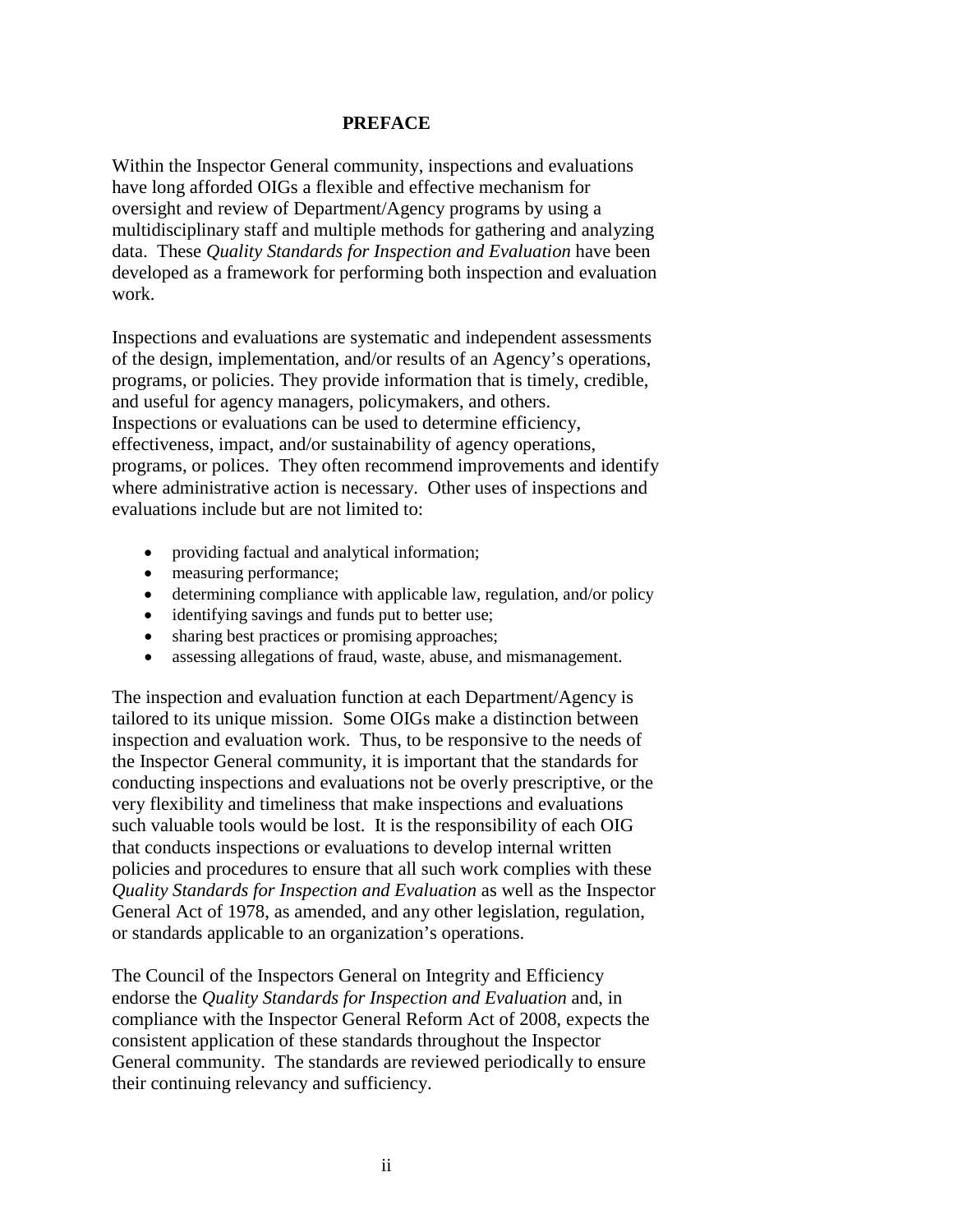## **QUALITY STANDARDS FOR INSPECTION AND EVALUATION**

Inspections and Evaluations organizations should strive to conduct their operations in the most efficient and effective manner possible, which serves to enhance the credibility of the organizations. The following standards are established by the Council of the Inspectors General on Integrity and Efficiency (CIGIE) to guide all inspection work performed by Offices of Inspector General (OIG). The term "inspection" includes evaluations, inquiries, and similar types of reviews that do not constitute an audit or a criminal investigation. The term "inspector" is used generically to refer to the individual conducting such work.

## **COMPETENCY**

The standard for inspection work is:

*The staff assigned to perform inspection work should collectively possess adequate professional competency for the tasks required.*

The inspection organization needs to ensure that the personnel conducting an inspection collectively have the knowledge, skills, abilities, and experience necessary for the assignment, which should include:

- Knowledge of evaluation methodologies; familiarity with the concepts, processes, and assumptions of the program or activity being inspected; the capacity to conduct a broad interdisciplinary inquiry; knowledge of qualitative and quantitative analysis; writing and oral briefing skills; information technology related capabilities; and knowledge of Inspector General statutory requirements and directives.
- The ability to develop a working familiarity with the organizations, programs, activities, and/or functions identified for inspection. When reviewing technical or scientific topics, it may be appropriate to use the services of a subject matter expert. Expertise may be determined by the individual having a related degree, license, certification, experience, etc.
- Managerial skills for supervisors, team leaders, and lead inspectors.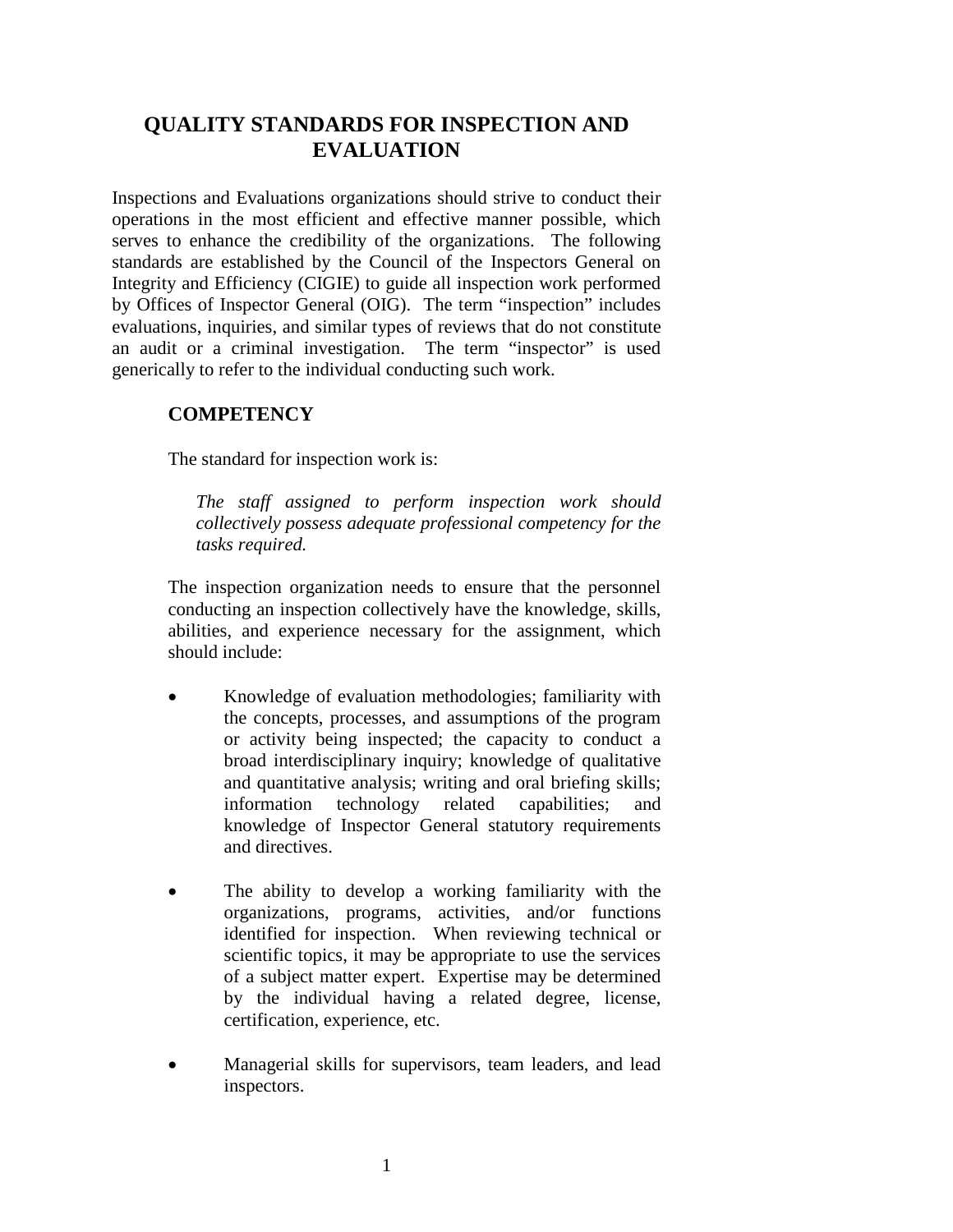The Inspector General community has developed a guide regarding core competencies for inspection organizations and inspectors, as well as a guide for general skill levels for inspectors, which are included as appendixes to this document. Inspection organizations should have a process for recruitment, hiring, continuous development, and evaluation of staff to assist the organization in maintaining a workforce that has adequate competence. The nature, extent, and formality of the process will depend on various factors, such as the size of the inspection organization, its work, and its structure. These factors will also affect the staffing needs of an organization. For example, an inspection organization may need to employ personnel or hire specialists who are knowledgeable, skilled, or experienced in such areas as accounting, statistics, law, engineering, information technology, public administration, economics, or social sciences.

OIGs should strive to provide inspectors with 80 hours of training biennially, but should minimally provide 40 hours of training biennially. Appropriate training may include evaluation/ inspection training, such as program analysis; writing; technical training; and career development training, such as in managerial skills.

OIGs should have internal policies and procedures for issuance and utilization of credentials.

## **INDEPENDENCE**

The standard for inspection work is:

*In all matters relating to inspection work, the inspection organization and each individual inspector should be free both in fact and appearance from personal, external, and organizational impairments to independence.*

Inspectors and inspection organizations have a responsibility to maintain independence so that opinions, conclusions, judgments, and recommendations will be impartial and will be viewed as impartial by knowledgeable third parties. The independence standard should be applied to anyone in the organization who may directly influence the outcome of an inspection and includes both Government and private persons performing inspection work for an OIG.

Inspection organizations and inspectors should be alert to possible impairments to independence and should avoid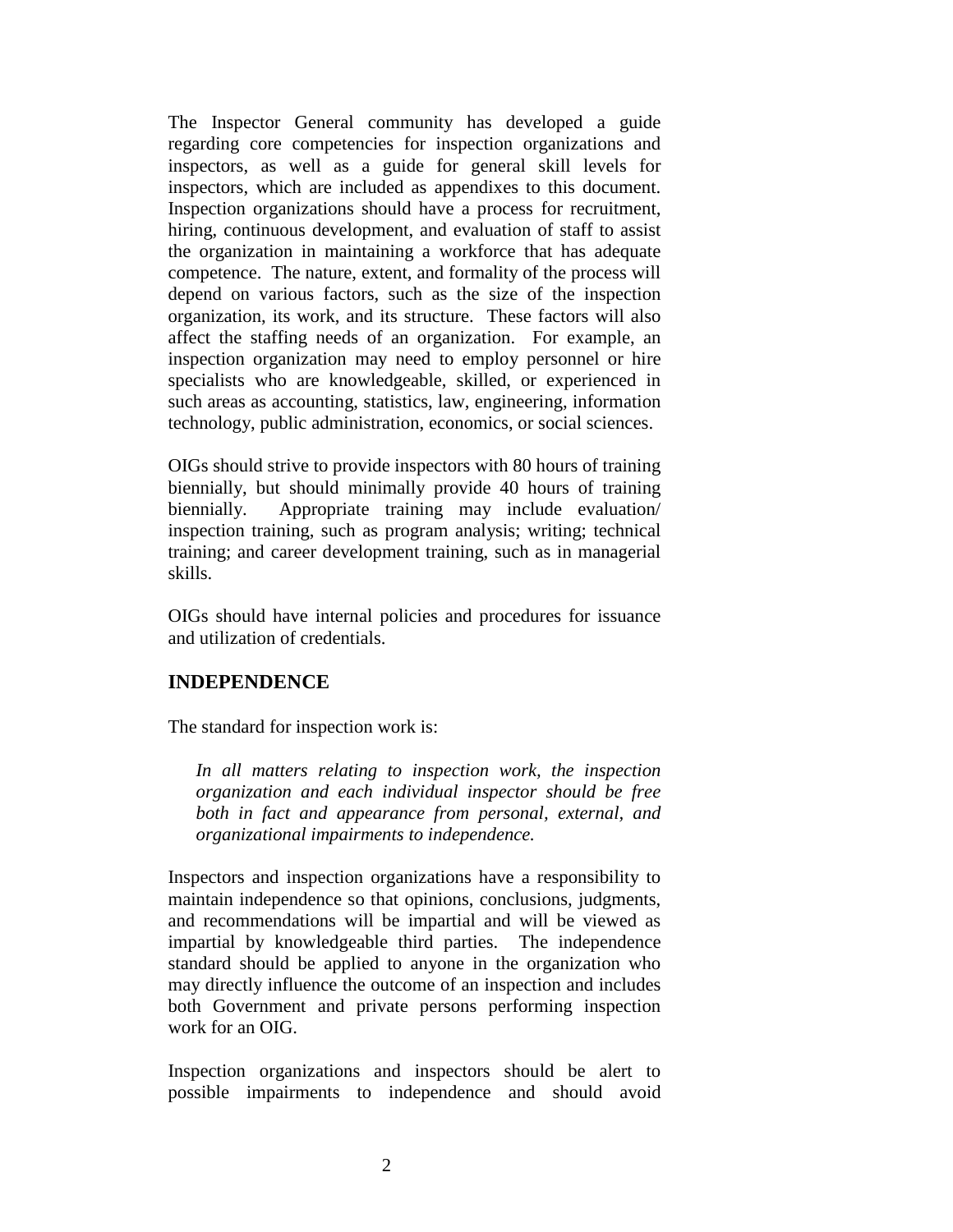situations that could lead reasonable third parties with knowledge of the relevant facts and circumstances to conclude that the inspection organization or inspectors are not independent and, thus, are not capable of exercising objective and impartial judgment in conducting and reporting on an inspection. Impairments to independence, either in fact or appearance, need to be resolved in a timely manner. The actions of OIG staff should adhere to the "Standards for Ethical Conduct for Employees of the Executive Branch" and Federal conflict-ofinterest laws. Inspection organizations should have internal policies and procedures for reporting and resolving real or perceived impairments to independence.

Inspection organizations that provide other professional services should consider whether providing these services creates an independence impairment either in fact or appearance that adversely affects their independence for conducting inspections. Inspection organizations should not (1) provide noninspection services that involve performing management functions or making management decisions or (2) inspect their own work or provide noninspection services in situations where the noninspection services are significant/material to the subject matter of inspections. Inspection organizations that provide other professional services should refer to the "Government Auditing Standards" issued by the United States Government Accountability Office, which, although specific to auditing, provides detailed guidance relevant to handling the provision of such services.

Inspection organizations and inspectors need to consider three general types of impairments to independence—personal, external, and organizational. If one or more of these impairments affect an inspection organization's or an inspector's capability to perform work and report results impartially, that organization or inspector should either decline to perform the work or, if the situation necessitates that the work cannot be declined, the impairment(s) should be reported in the scope section of the inspection report.

1. Personal Impairments

Personal impairments of staff members result from relationships and beliefs that might cause inspectors to limit the extent of an inquiry, limit disclosure, or weaken or slant inspection findings in any way. Inspectors are responsible for notifying the appropriate officials within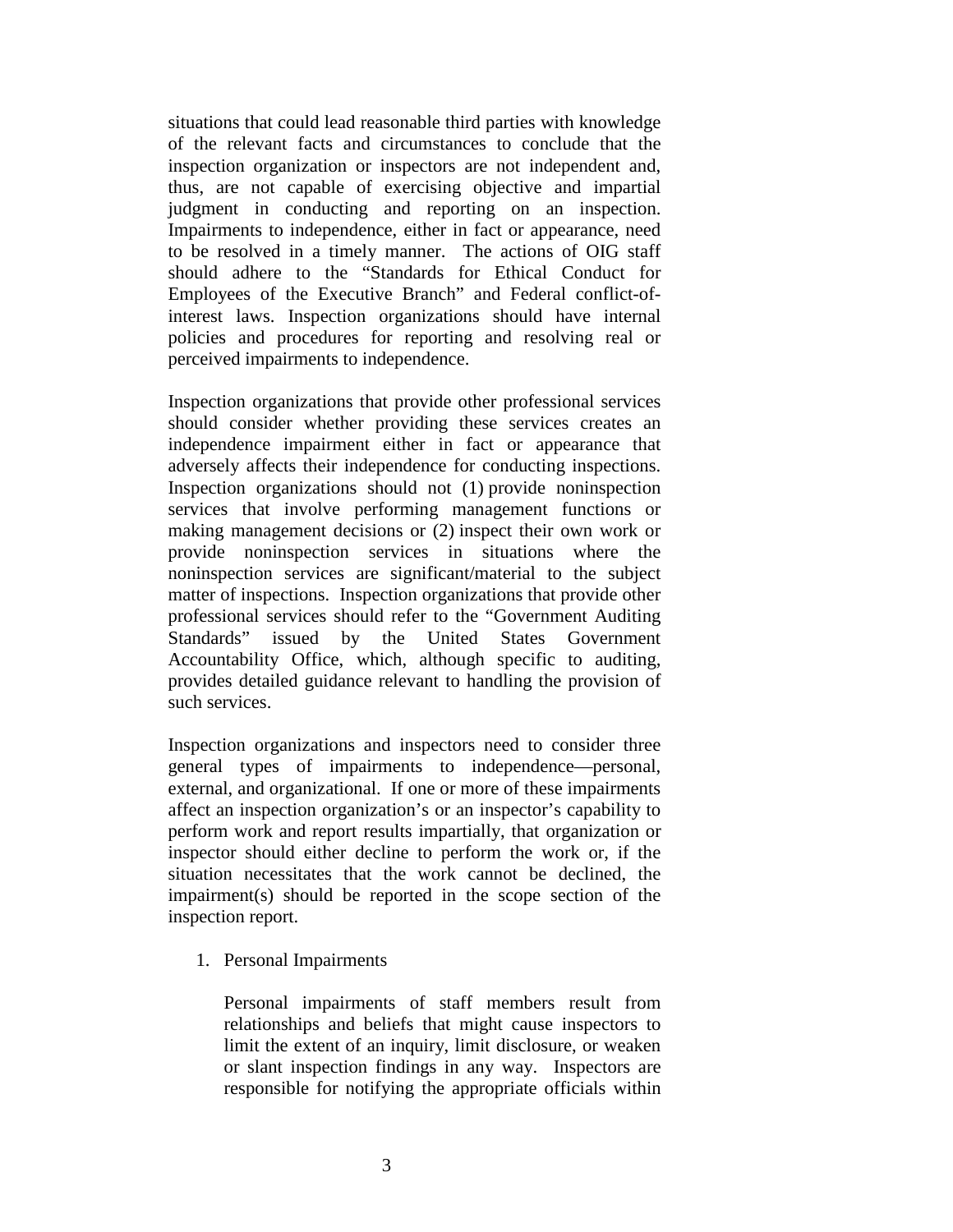their respective inspection organizations if they have any personal impairment to independence. It is impossible to identify every situation that could result in a personal impairment, but the following are examples of personal impairments:

- having an immediate or close family member who is a director or officer of the entity being inspected or is in a position with the entity to exert direct and significant influence over the entity or the program being inspected. Immediate or close family members include spouses, domestic partners, dependents (whether or not related), parents, siblings, and nondependent children;
- having direct or significant/material indirect financial interest in the entity or program being inspected;
- having responsibility for managing an entity or for decisionmaking that could affect operations of the entity or program being inspected; for example, as a director, officer, or other senior member of the entity, activity, or program being inspected or as a member of management in any decisionmaking, supervisory, or ongoing monitoring function for the entity, activity, or program under inspection;
- having involvement with the preparation, maintenance, or authorization of official records/ documents associated with the entity, activity, or program under inspection;
- having preconceived ideas toward individuals, groups, organizations, or objectives of a particular program that could bias the inspection;
- having biases, including those induced by political, ideological, or social convictions, that result from employment in or loyalty to a particular type of policy, group, organization, or level of government; or
- seeking employment with an inspected organization during the conduct of the inspection.
	- 2. External Impairments

Factors external to the OIG may restrict work or interfere with an inspector's ability to form independent and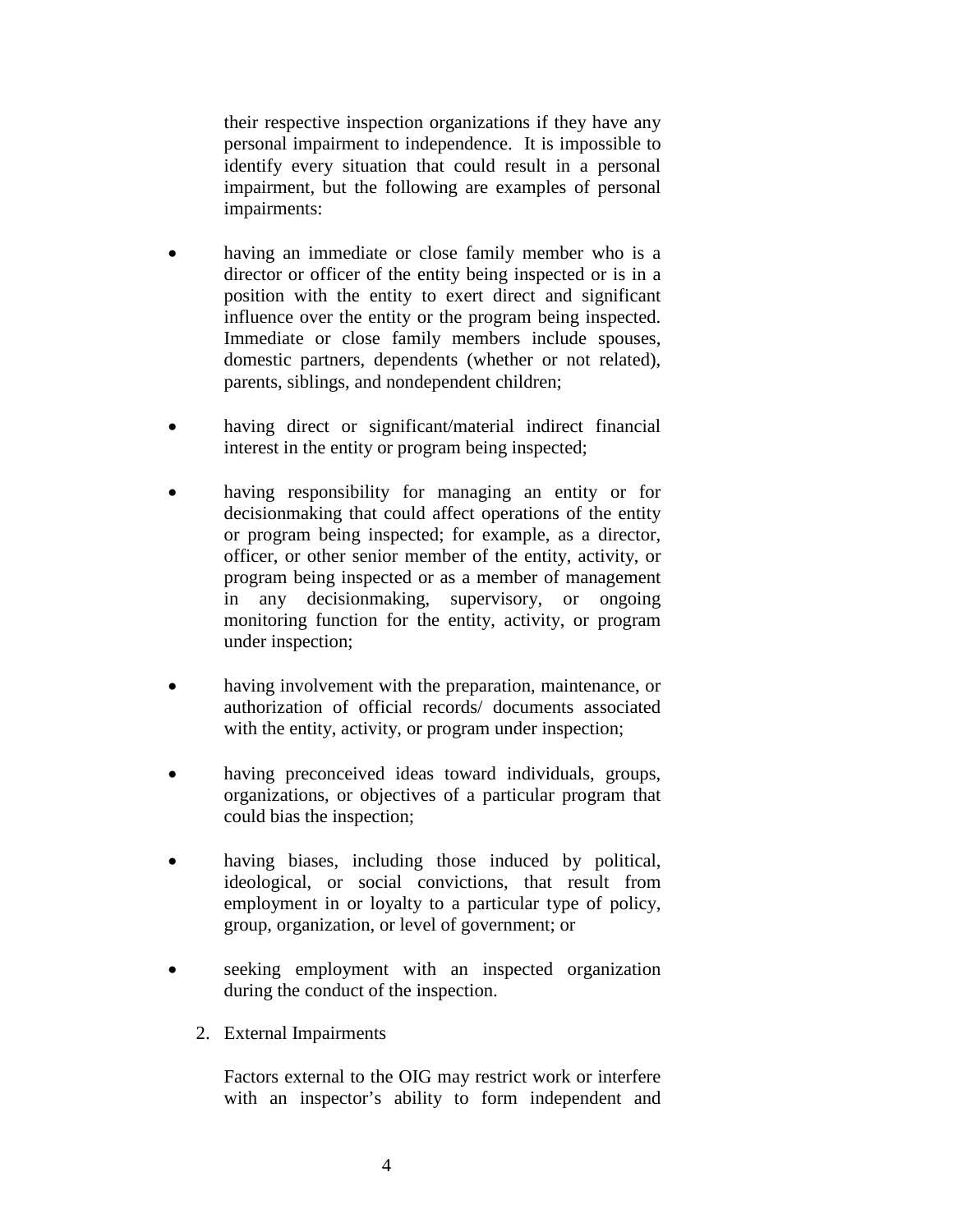objective opinions and conclusions. External impairments to independence occur when inspectors are deterred from acting objectively and exercising professional skepticism by pressures, actual or perceived, from management or employees of the inspected entity or oversight organizations. For example, if any of the following conditions exist, the OIG would not have complete freedom to make an independent and objective judgment, which could adversely affect the work:

- external interference or influence that could improperly or imprudently limit or modify the scope of an inspection or threaten to do so, including pressure to reduce inappropriately the extent of work performed in order to reduce costs or fees;
- external interference with the selection or application of inspection procedures or in the selection of transactions to be examined;
- unreasonable restrictions on the time allowed to complete an inspection or issue a report;
- external interference in the assignment, appointment, or promotion of inspection personnel;
- restrictions on funds or other resources provided to the inspection organization that adversely affect the inspection organization's ability to carry out its responsibilities;
- authority to inappropriately overrule or influence an inspector's judgment as to the appropriate content of the report;
- threat of replacement over a disagreement with the contents of an inspection report, an inspector's conclusions, or the application of criteria; and
- influences that jeopardize an inspector's continued employment for reasons other than incompetence, misconduct, or the need for inspection services.

When external factors restrict an inspection or interfere with an inspector's ability to form objective opinions and conclusions and the inspector cannot remove the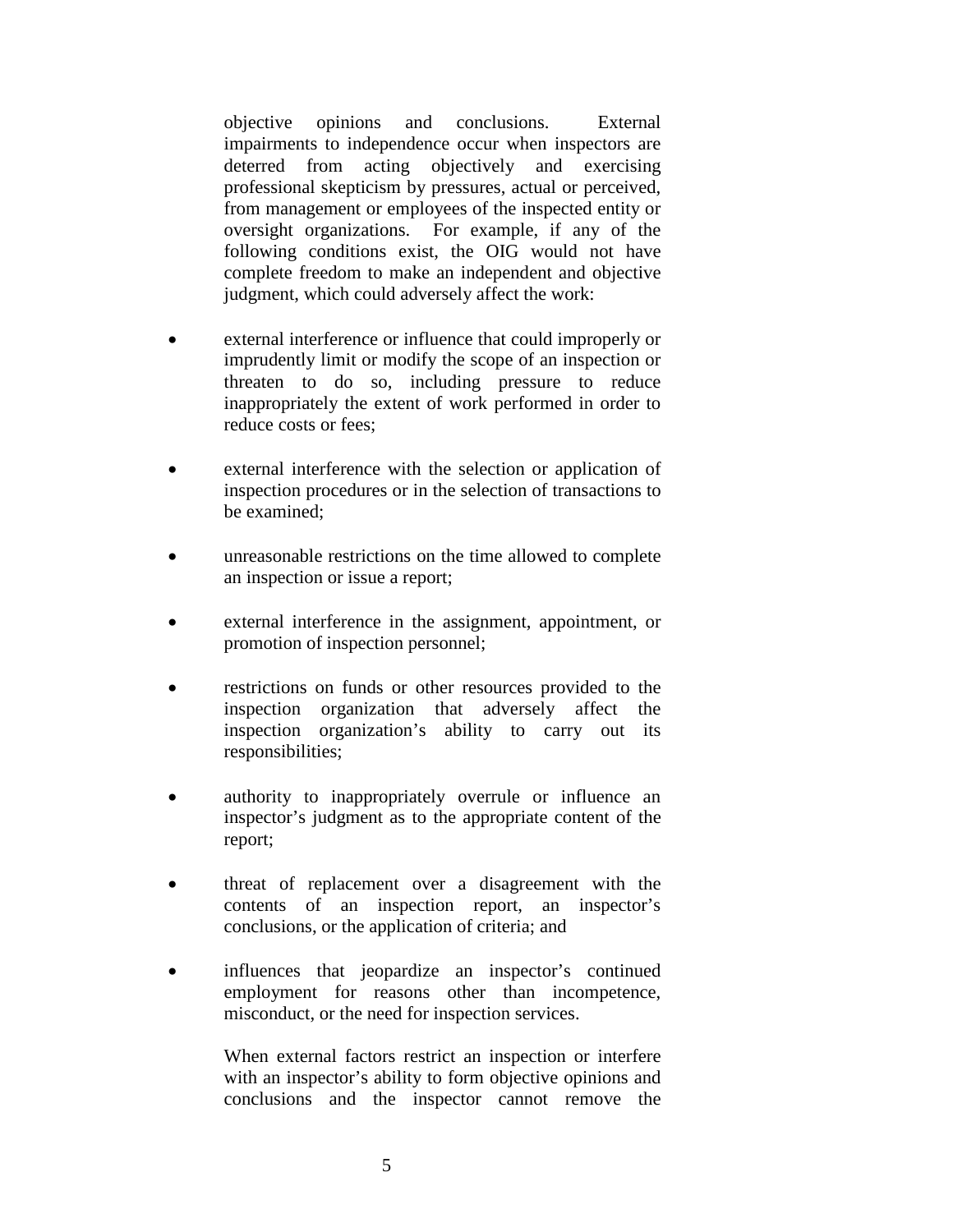limitation, the inspector should report the limitation in accordance with the respective OIG's internal policies and procedures.

3. Organizational Impairments

Inspection organizations need to be free from organizational impairments to independence. An organization's ability to perform work and report the results impartially can be affected by its place within a Department/Agency and the structure of the Department/ Agency. Inspection organizations within OIGs established by the Inspector General Act of 1978, as amended, derive organizational independence from the statutory safeguards to independence established by the Act.

However, if an inspector believes there is an organizational impairment that could affect his or her inspection work, he or she should report the matter in accordance with the respective OIG's internal policies and procedures.

## **PROFESSIONAL JUDGMENT**

The standard for inspection work is:

*Due professional judgment should be used in planning and performing inspections and in reporting the results.*

This standard requires inspectors to exercise reasonable care and diligence and to observe the principles of serving the public interest and maintaining the highest degree of integrity, objectivity, and independence in applying professional judgment to all aspects of their work. Due professional judgment requires that:

- OIGs follow professional, Department/Agency, and organizational standards and that inspection work be in accordance with all applicable laws, rules, and regulations.
- Inspections are conducted in a timely, diligent, and complete manner, using appropriate methods and techniques.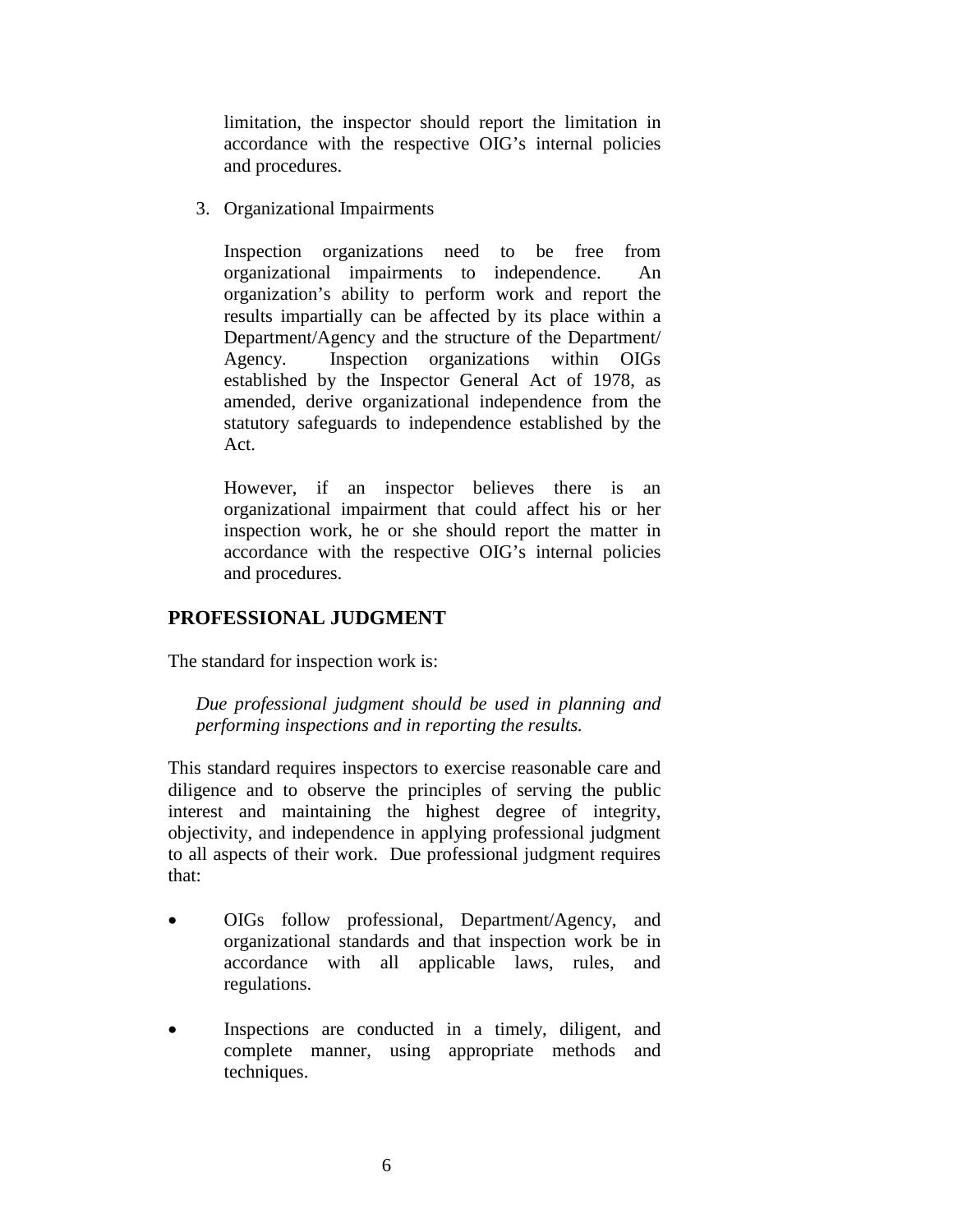- Evidence is gathered and reported in a fair, unbiased, and independent manner and report findings, conclusions, and recommendations are valid and supported by adequate documentation.
- At all times, the actions of OIG staff conform to high standards of conduct, including adherence with the "Standards for Ethical Conduct for Employees of the Executive Branch" and Federal conflict-of-interest laws.
- OIG staff coordinates inspection results with appropriate officials.

Inspectors should use professional judgment in selecting the type of work to be performed and the standards that apply to the work, defining the scope of work, selecting the inspection methodology, determining the type and amount of evidence to be gathered, and choosing the tests and procedures for their work. Professional judgment also should be applied when actually performing the tests and procedures and when evaluating and reporting the results of the work.

In conducting an inspection, inspectors may employ the methods of inquiry most appropriate for the object of study. They may rely on the work of others after satisfying themselves regarding the quality of the work by appropriate means. Such work may include work performed by other OIG units, the Government Accountability Office, Department/Agency internal studies, Department/Agency contracted studies, or studies by private research and academic organizations.

Professional judgment requires inspectors to exercise professional skepticism, e.g., questioning and critically assessing evidence, throughout the inspection. Inspectors should use the knowledge, skills, and experience called for by their profession to diligently gather evidence and objectively evaluate its sufficiency, competency, and relevancy. Inspectors should seek persuasive evidence and should not presume honesty or dishonesty on the part of those who are providing evidence.

The exercise of professional judgment allows inspectors to obtain reasonable assurance that material misstatements or significant inaccuracies in data will likely be detected if they exist. However, absolute assurance is not attainable because of the nature of evidence and the characteristics of fraud. Therefore, while this standard places responsibility on each inspector and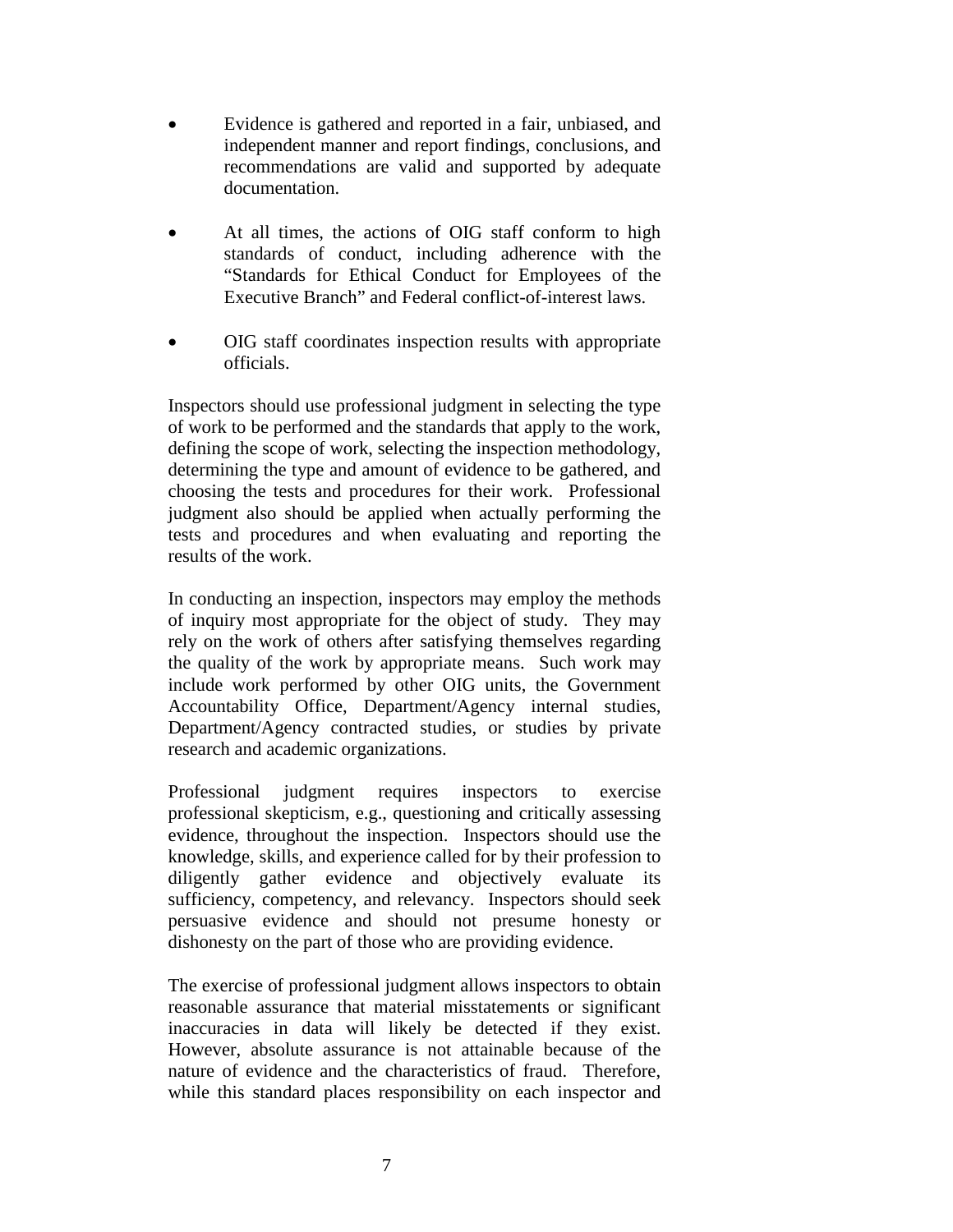inspection organization to exercise professional judgment in planning and performing an assignment, it does not imply unlimited responsibility or infallibility on the part of either the individual inspector or the inspection organization.

## **QUALITY CONTROL**

The standard for inspection work is:

*Each OIG organization that conducts inspections should have appropriate internal quality controls for that work.*

Each OIG organization that conducts inspections should develop and implement written policies and procedures for internal controls over its inspection processes/work to provide reasonable assurance of conformance with organizational policies and procedures, the "Quality Standards for Inspection and Evaluation," and other applicable policies and procedures. The nature and extent of these internal controls and their associated documentation will be dependent on a number of factors, such as the size and structure of the organization and cost-benefit considerations. As appropriate, organizations should seek to have quality control mechanisms that provide an independent assessment of inspection processes/work. Documentation of the execution of quality control mechanisms should be retained for a sufficient period of time to allow for evaluation and use in conjunction with other quality control mechanisms.

A key aspect of inspection quality control is adequate supervision. Supervision provides important judgment and an additional level of oversight to the work done by subordinate, often less experienced, staff. Supervisors should work with inspection team members to reach agreement as to the work the team will do and how they are to proceed. The team also should have a clear understanding of the purpose of the inspection and what it is expected to accomplish. Supervisory reviews help ensure that:

- the inspection is adequately planned;
- the inspection work plan is followed, unless deviation is justified and authorized;
- the inspection objectives are met; and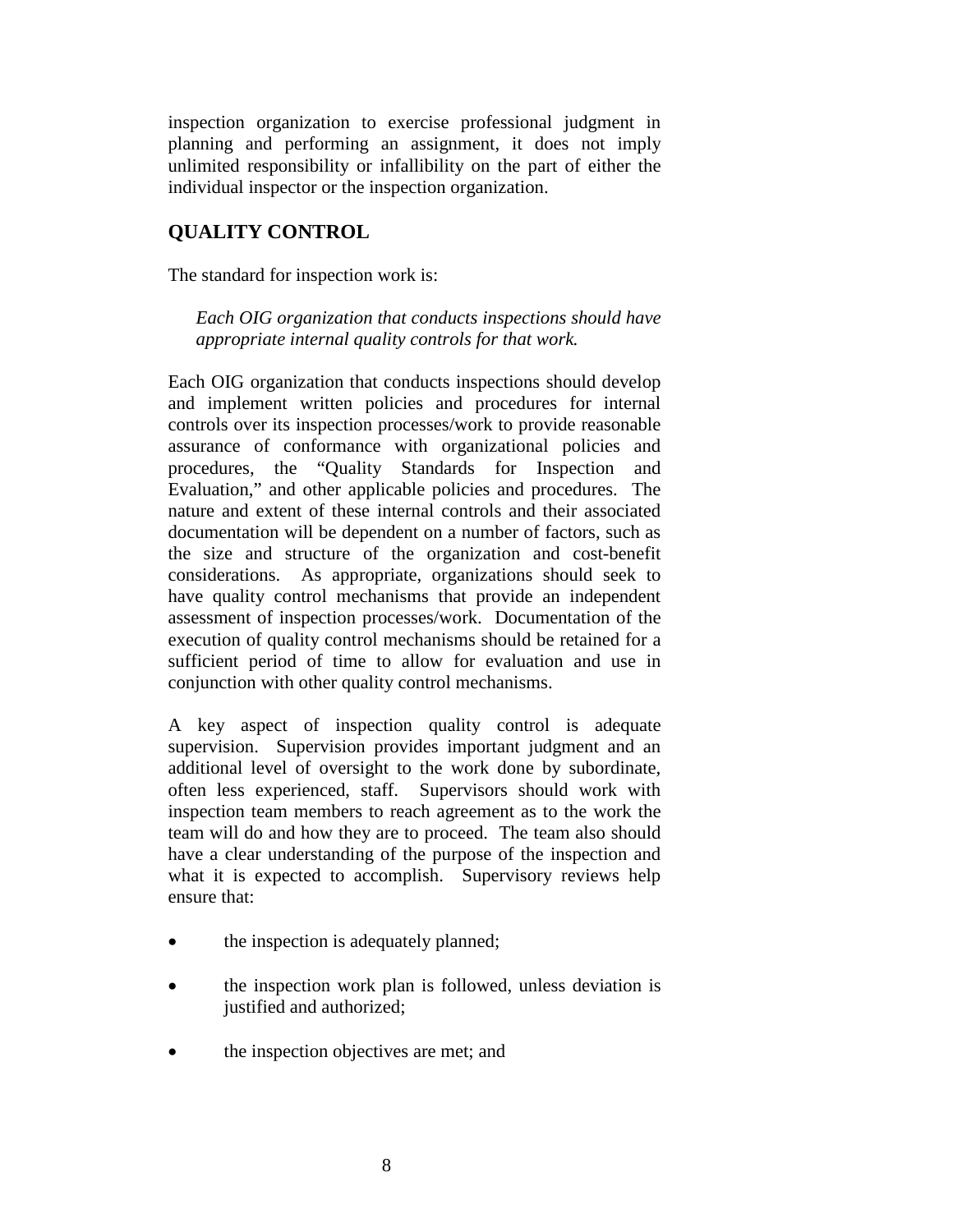• the inspection findings, conclusions, and recommendations are adequately supported by the evidence.

## **PLANNING**

The standard for inspection work is:

#### *Inspections are to be adequately planned.*

The standard for inspection planning is intended to ensure that appropriate care is given to selecting inspection topics and preparing to conduct each inspection, to include coordinating inspection work and avoiding duplication. The selection of an inspection topic should consider the relevancy of the topic and the significance/impact of potential outcomes, and these points should be of continuing consideration throughout the inspection. Department/Agency and other customers' needs also should be a consideration in selecting inspection topics.

The planning standard is also intended to ensure that inspection topics are appropriately researched and that the objective(s) of the inspection are clearly understood. Research, work planning, and coordination should be thorough enough, within the time constraints of the inspection, to ensure that the inspection objectives are met. In pursuing this standard, the following should be appropriately addressed:

## • **Coordination**

Inspection planning includes coordinating planned activities with other inspection, audit, and investigative entities, as well as appropriate organizations that could be affected by the activities. Internal and external constraints should be considered when planning inspection activities. Inspectors should be flexible in their plans, within reasonable limits. Any internal reviews performed by the entity to be inspected or by outside professional organizations should be considered and reviewed to determine applicability to the inspection. In addition, when an inspection addresses a topic that is cross-cutting or affects other governmental organizations, the OIG may consider conducting a joint or coordinated review with those other organizations' OIGs.

## • **Research**

Consistent with the inspection objectives, inspection research includes a review of existing data, discussions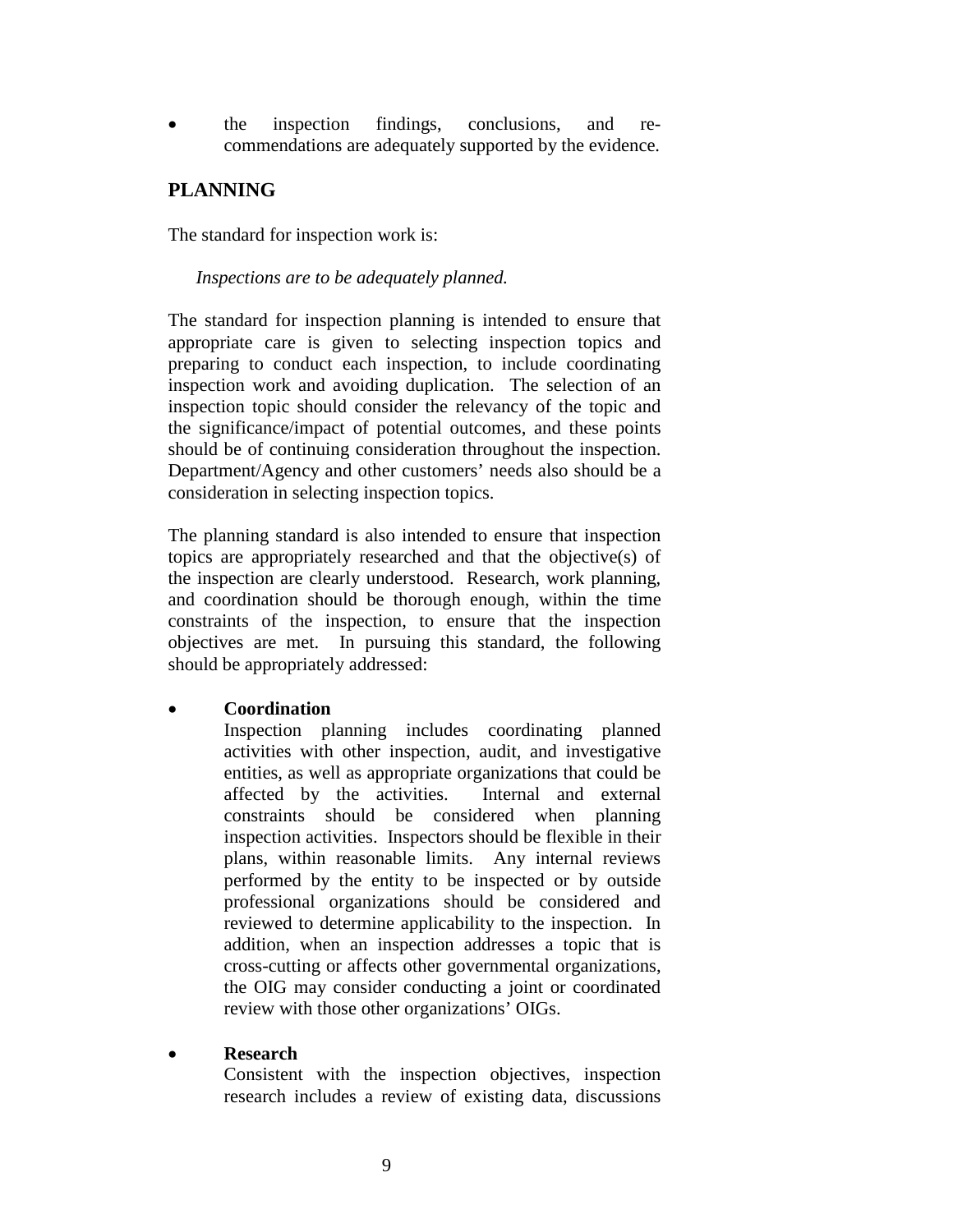with program and other appropriate officials, literature research, and a review of pertinent Web sites and other Internet-accessible materials to gather information that will facilitate understanding of the program or activity to be inspected. Research should help to identify the criteria applicable to the evaluation of the program or activity. Examples of possible criteria include: laws, regulations, policies, procedures, technically developed standards or norms, expert opinions, prior periods' performance, performance of similar entities, performance in the private sector, and best practices of leading organizations. Research should attempt to identify the results of previous reviews that may be relevant to the inspection, and inspectors should follow up on known significant findings and recommendations that directly relate to the current inspection. Inspectors need to assess the validity and reliability of the data gathered.

## • **Work plan**

An inspection work plan should be developed that clearly defines the inspection objective(s), scope, and methodology. It may also include inspection time frames and work assignments. Adequate planning also entails ensuring that sufficient staff with the appropriate collective knowledge, skills, abilities, and experience is assigned to the inspection effort. As work on an inspection progresses, the work plan may need revision to address new information.

During inspection planning, consideration should also be given to whether the inspection is likely to involve sensitive or classified information. If this is so, appropriate steps must be taken to ensure the proper protection of that information. The sensitivity or classification of information needs to be a consideration throughout the inspection process.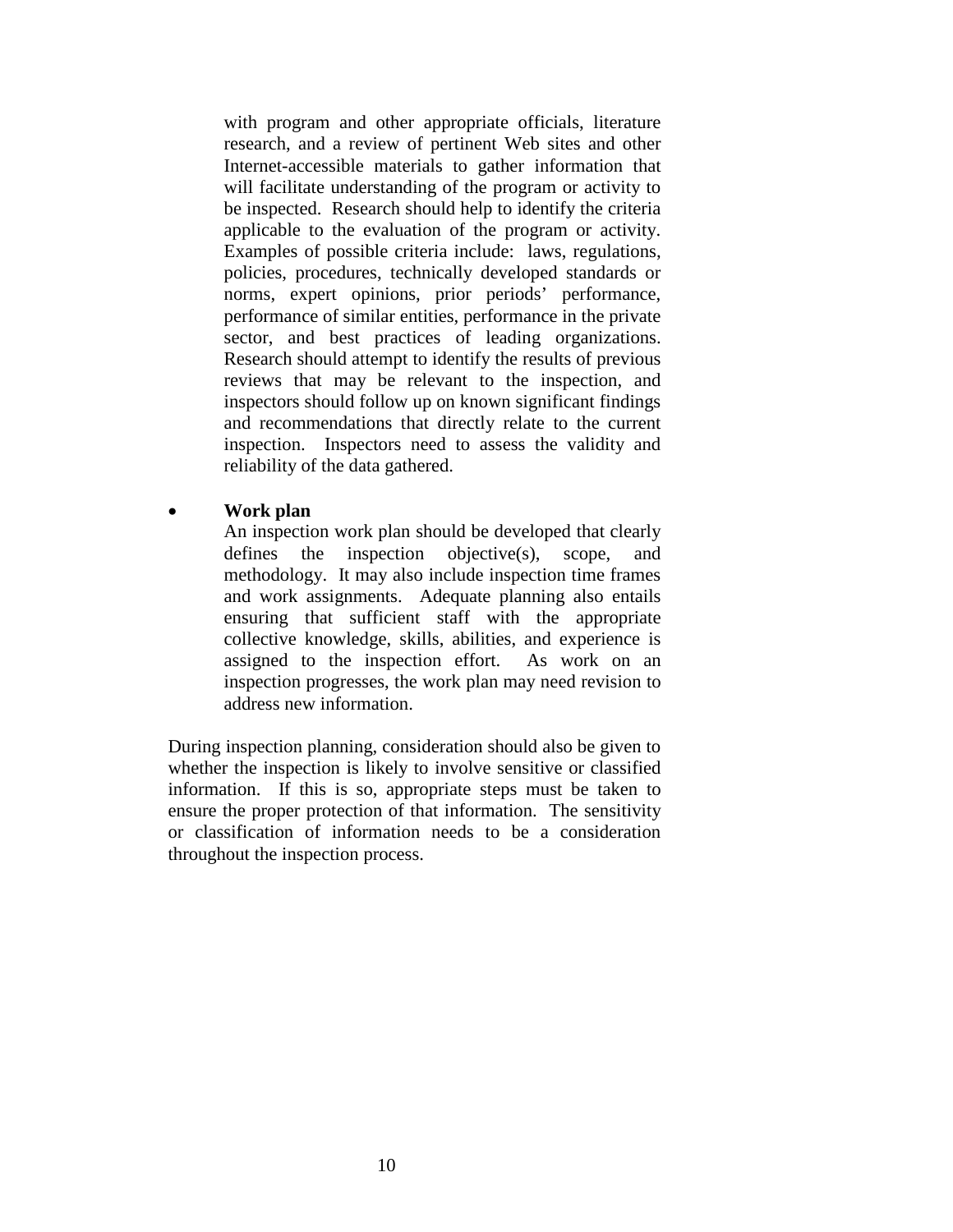## **DATA COLLECTION AND ANALYSIS**

The standard for inspection work is:

*The collection of information and data will be focused on the organization, program, activity, or function being inspected, consistent with the inspection objectives, and will be sufficient to provide a reasonable basis for reaching conclusions.*

With regard to collecting data, the following guidance should be addressed whenever appropriate:

- The sources of information should be described in the supporting documentation in sufficient detail so that the adequacy of the information, as a basis for reaching conclusions, can be assessed.
- Information should be of such scope and selected in such ways as to address pertinent questions about the objectives of the inspection and be responsive to the informational needs and interests of specified audiences.
- The procedures and mechanisms used to gather information should ensure that the information is sufficiently reliable and valid for use in meeting the inspection objectives. For example, inspectors need to ensure the validity and reliability of data obtained from computer-based systems if they are significant to the inspectors' findings. Inspectors will use professional judgment in determining whether information is sufficiently reliable and valid.
- Confidentiality, as appropriate, should be afforded to sources of information consistent with the Inspector General Act of 1978, as amended; the internal policies of each OIG; and other applicable laws and statutes. The Inspector General Act of 1978, as amended, states that the Inspector General shall not, without the consent of the employee or unless the Inspector General determines that such a disclosure is unavoidable, disclose the identity of a Department/Agency employee providing a complaint or information concerning the possible violation of law, rules, or regulations; mismanagement; waste of funds; abuse of authority; or a substantial and specific danger to public health or safety. OIGs should develop and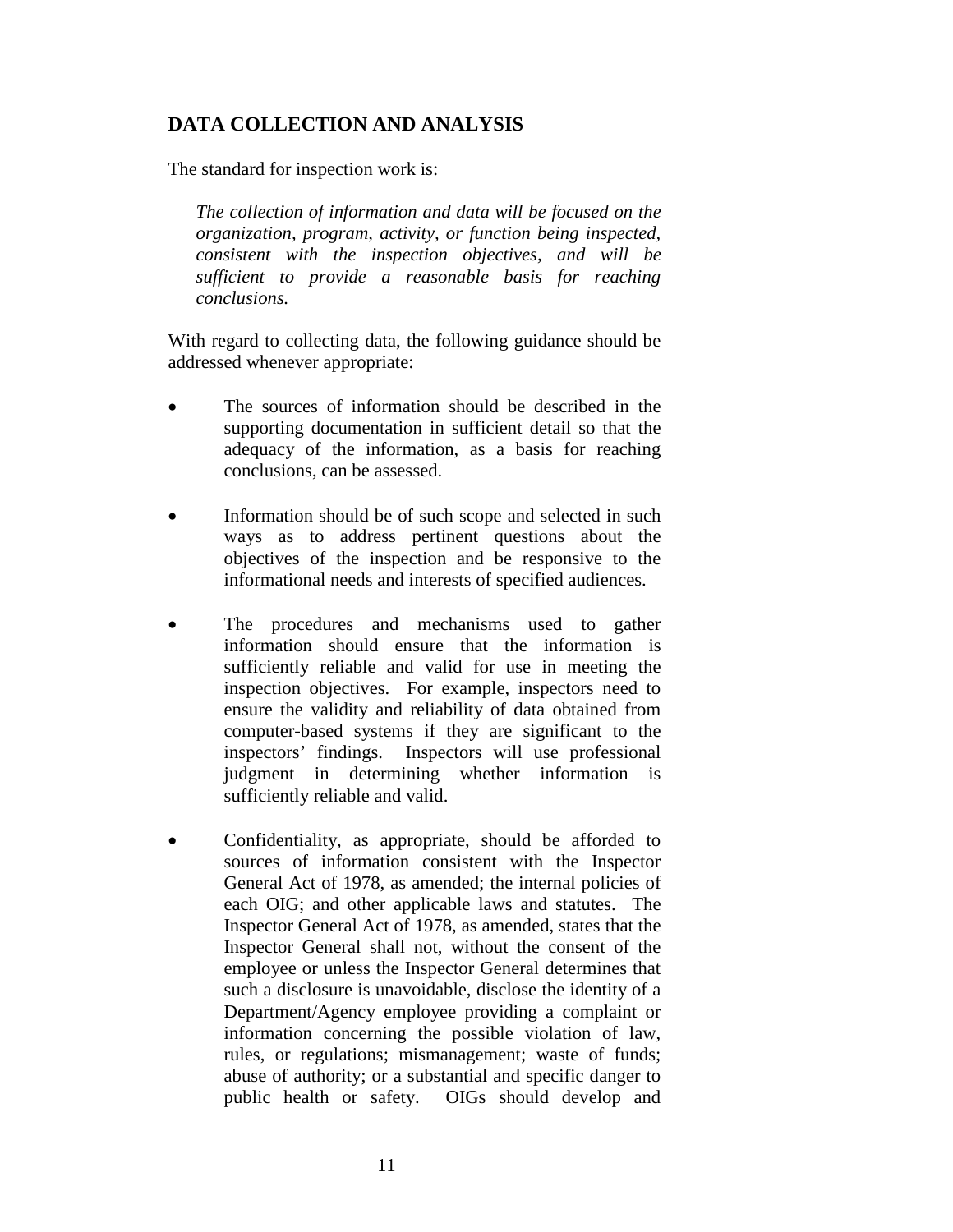implement procedures for maintaining the confidentiality of individuals providing information. Inspectors must carefully monitor their actions and words to not inappropriately reveal the source of information.

• Appropriate safeguards should be provided for sensitive information, such as personal and proprietary data, as well as classified information. Inspectors General should ensure they have appropriate procedures for handling such information.

In analyzing data, the following guidance should be considered:

- Data should be reviewed for accuracy and reliability; and, if necessary, the techniques used to collect, process, and report the data should be reviewed and revised to ensure the accuracy and reliability of inspection results.
- Qualitative and quantitative information gathered in an inspection should be appropriately and logically presented and documented in work papers, to ensure supportable interpretations.
- Inspection procedures should provide for supervisory review and other safeguards to protect the inspection findings and reports against distortion by the personal feelings and biases of any party to the inspection.
- Findings often have been regarded as containing the elements of criteria; condition; effect; and, when problems are found, cause. However, the elements needed for a finding depend entirely on the objectives of the inspection. Thus, a finding or set of findings is complete to the extent that the inspection objectives are satisfied and the report clearly relates those objectives to the applicable elements of a finding.

## **EVIDENCE**

The standard for inspection work is:

*Evidence supporting inspection findings, conclusions, and recommendations should be sufficient, competent, and relevant and should lead a reasonable person to sustain the findings, conclusions, and recommendations.*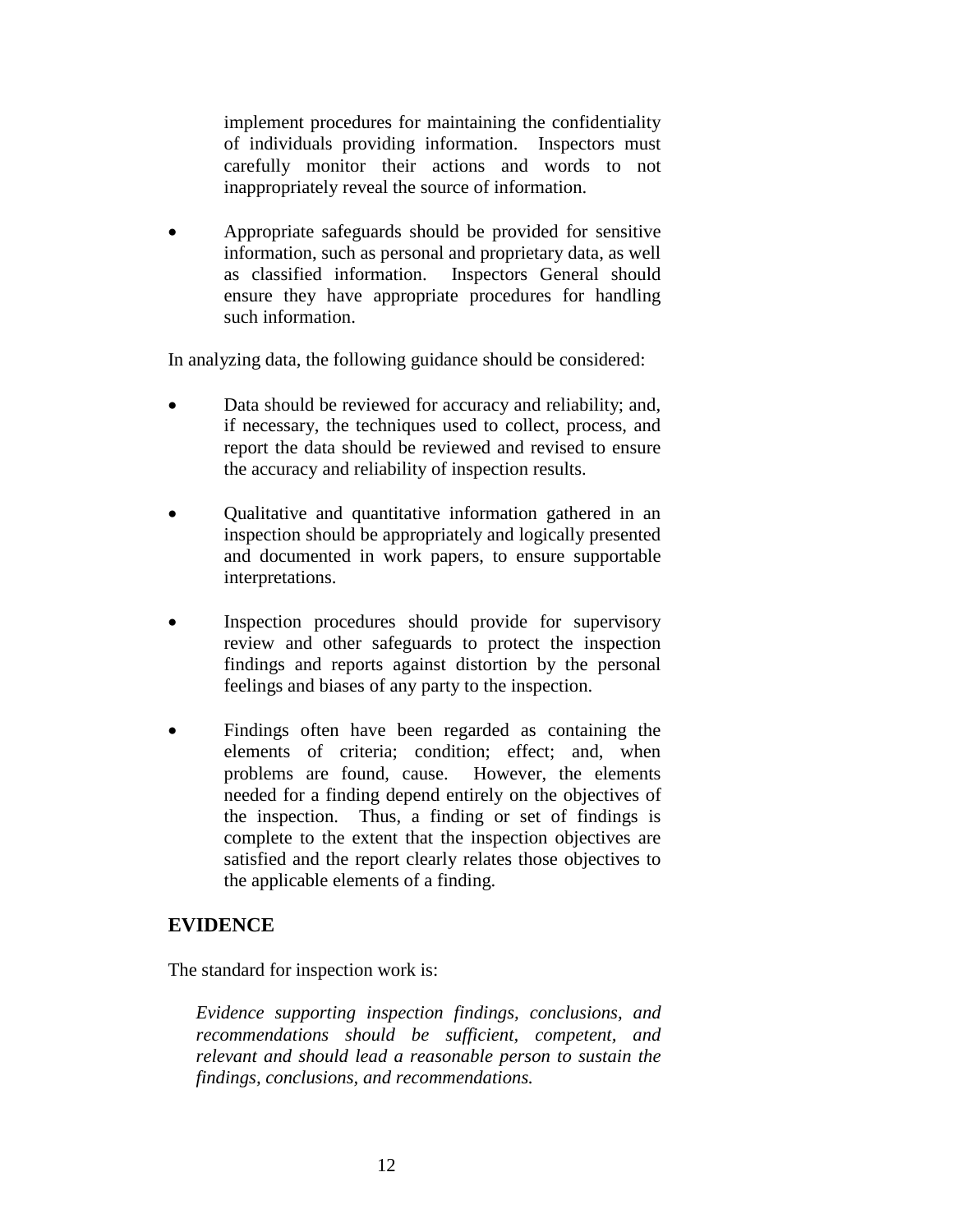Evidence may take many forms, including physical, testimonial, documentary, and analytical. Physical evidence is obtained by an inspector's direct review or observation of people, property, or events and should be appropriately documented. Testimonial evidence is obtained through inquiries, interviews, or questionnaires. Documentary evidence consists of created information, such as letters, contracts, grants, memorandums, and files. Analytical evidence includes computations, benchmarking, trending, comparisons, and rational arguments.

The following guidelines should be considered regarding evidence:

- Evidence should be sufficient to support the inspection findings. In determining the sufficiency of evidence, inspectors should ensure that enough evidence exists to persuade a knowledgeable person of the validity of the findings.
- To be competent, evidence should be reliable and the best obtainable by using reasonable collection and evaluation methods. The following presumptions are useful in judging the competency of evidence:
	- o evidence obtained from an independent source may be more reliable than that secured from an organization being inspected;
	- o evidence developed under an effective system of internal controls generally is more reliable than that obtained where such controls are lacking or unsatisfactory;
	- o evidence obtained through direct physical examination, observation, or computation may be more reliable than evidence obtained through less direct means;
	- o original documents generally are more reliable than copies; and
	- o testimonial evidence obtained from an individual who is not biased or who has complete knowledge about the area usually is more competent than testimonial evidence obtained from an individual who is biased or has only partial knowledge about the area.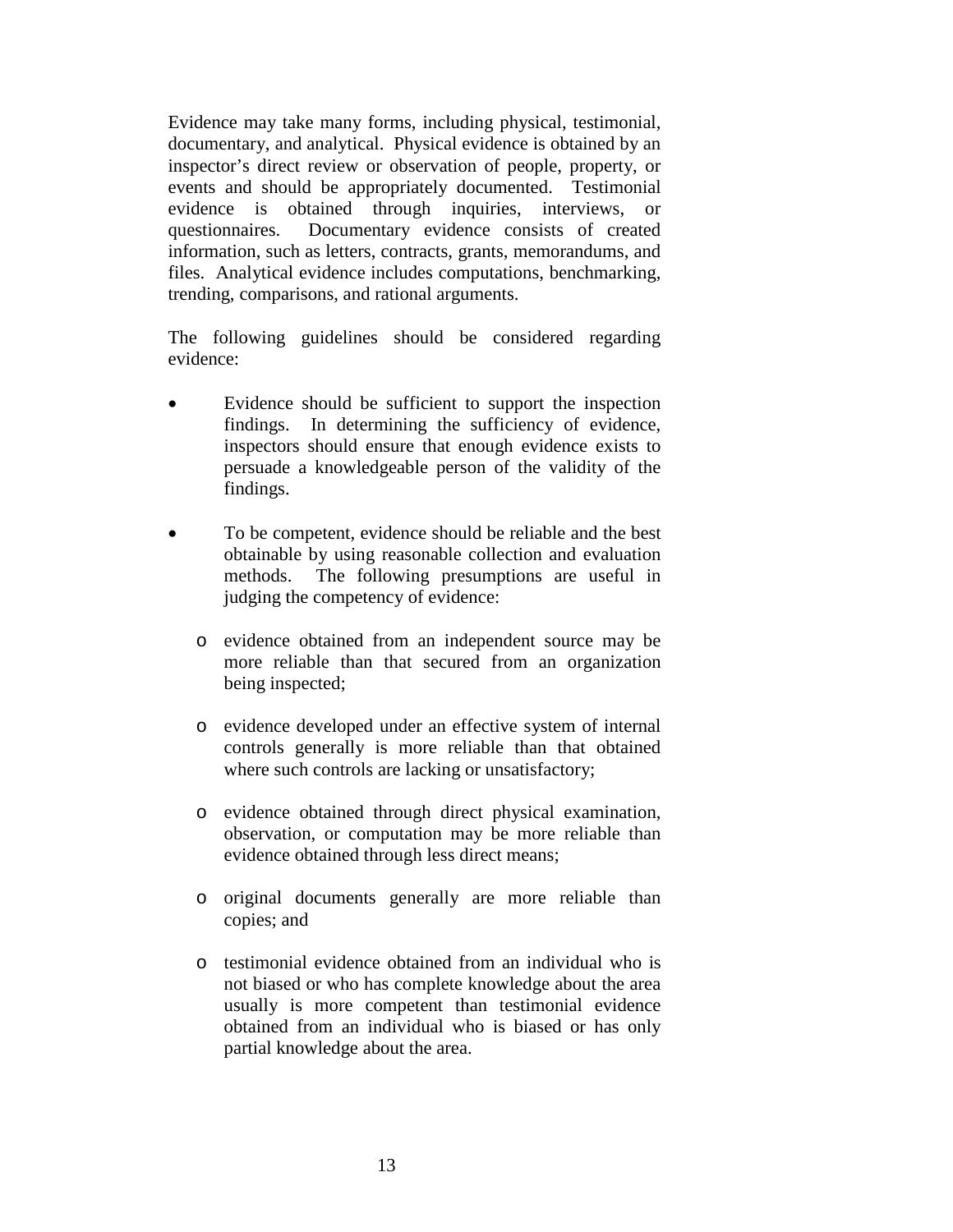Relevance refers to the relationship of evidence to its use. The information used to prove or disprove an issue must have a logical relationship with, and importance to, the issue being addressed.

## **RECORDS MAINTENANCE**

The standard for inspection work is:

*All relevant documentation generated, obtained, and used in supporting inspection findings, conclusions, and recommendations should be retained for an appropriate period of time*.

Supporting documentation is the material generated and collected as part of an inspection that, when effectively organized, provides an efficient tool for data analysis and a sound basis for findings, conclusions, and recommendations that address the inspection objectives. Supporting documentation should also provide:

- a record of the nature and scope of inspection work performed, and
- information to supervisors and team leaders enabling them to properly manage inspections and evaluate the performance of their staff. Supervisory and team leader review should be evidenced in the inspection documentation.

Inspection organizations should establish policies and procedures for the safe custody and retention of inspection documentation. Inspection documentation should be retained and disposed of in accordance with applicable legal and administrative requirements and schedules, e.g., those established by the National Archives and Records Administration and the respective Department/Agency. Documentation generated by the Department/Agency and used to support inspection findings, such as lengthy reports, could be retained by the Department/Agency so long as the OIG fully references these documents and is confident that the documentation in question could not be lost, destroyed, or altered.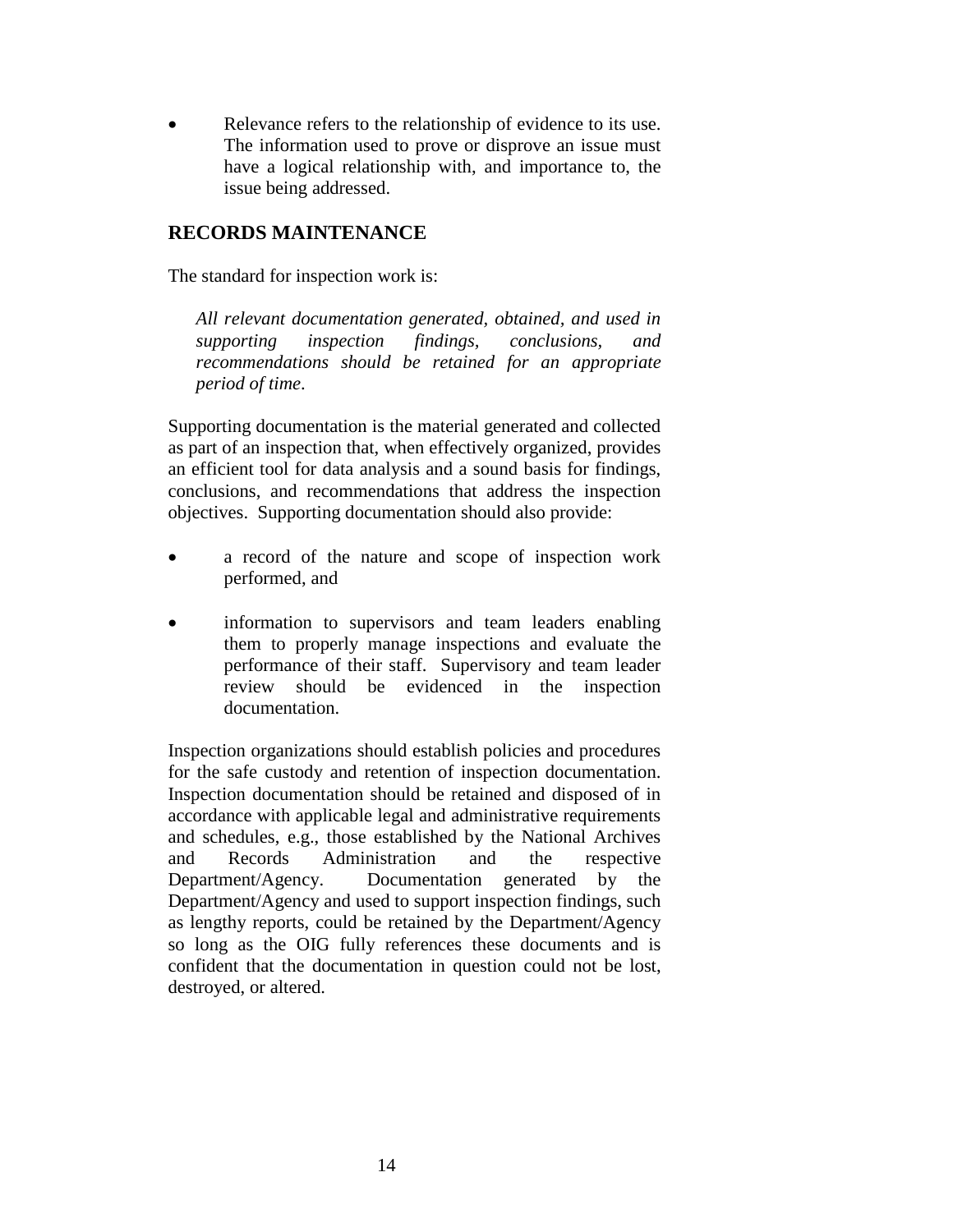## **TIMELINESS**

The standard for inspection work is:

*Inspections should strive to deliver significant information to appropriate management officials and other customers in a timely manner.*

To be of maximum use, inspections need to be conducted and reporting needs to be completed in a timely manner. This helps to ensure the work is current and relevant. During an inspection, it may be appropriate to provide interim reporting of significant matters to appropriate officials. Such reporting is not a substitute for a final report, but it does serve to alert the appropriate officials to matters needing immediate attention, so corrective action may be initiated. The following guidance should be considered regarding timeliness:

- Time frames should be flexible in response to changing priorities.
- Time frames established during planning are subject to change due to unforeseen circumstances, such as the need to expand the scope of an inspection or the need to add additional objectives.

## **FRAUD, OTHER ILLEGAL ACTS, AND ABUSE**

The standard for inspection work is:

*In conducting inspection work, inspectors should be alert to possible fraud, other illegal acts, and abuse and should appropriately follow up on any indicators of such activity and promptly present associated information to their supervisors for review and possible referral to the appropriate investigative office.*

During an inspection, inspectors should be alert to any indicators of fraud, other illegal acts, or abuse (behavior that is deficient or improper when compared with behavior that a prudent person would consider reasonable and necessary business practice given the facts and circumstances). While the identification of such activities is not usually an objective of an inspection, it is necessary to have a clear understanding of the action required if such circumstances are discovered.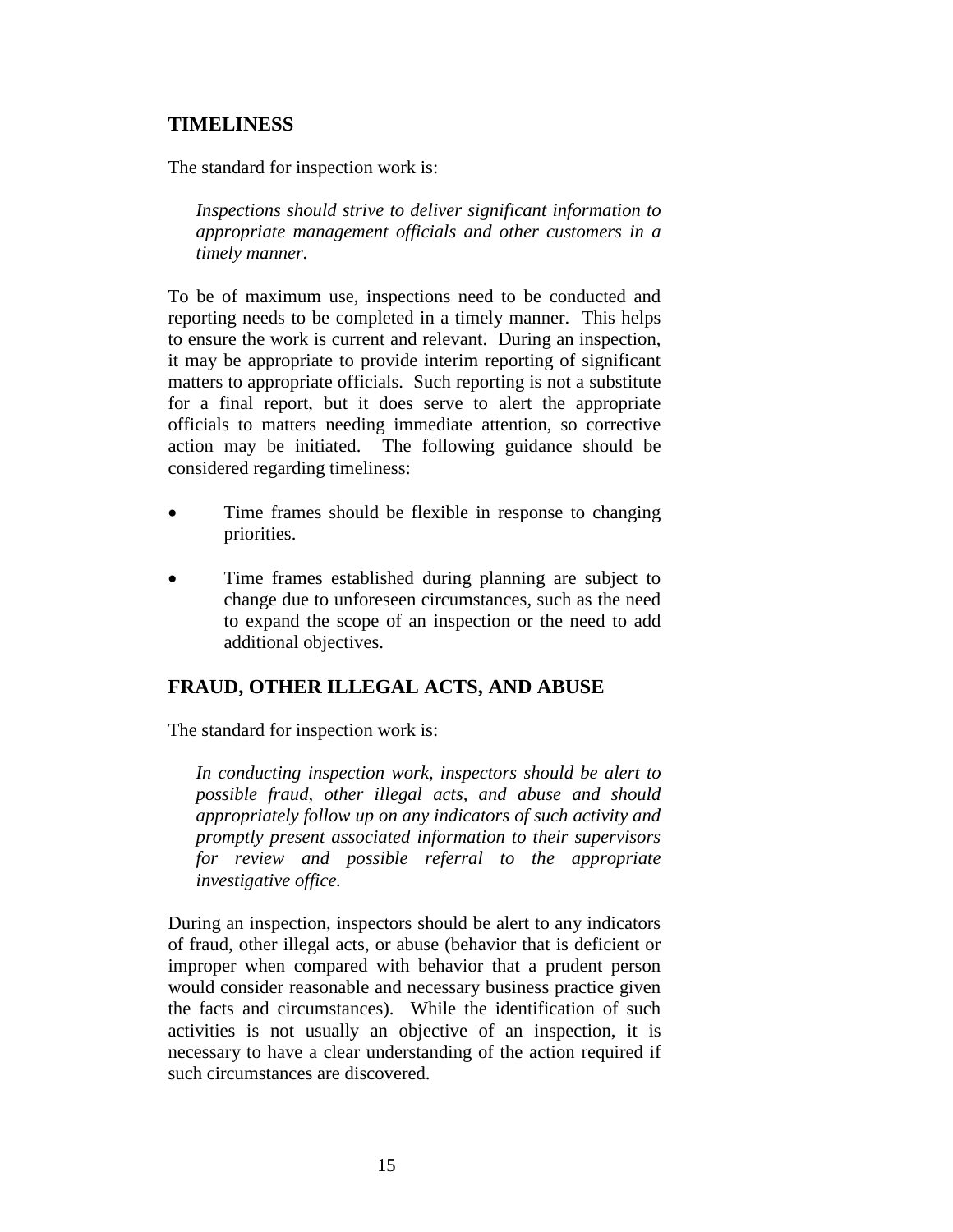Inspectors should be aware of vulnerabilities to fraud and abuse associated with the area under review in order to be able to identify possible or actual illegal acts or abuse that may have occurred. In some circumstances, conditions such as the following might indicate a heightened risk of fraud:

- the absence of internal controls;
- inadequate "separation of duties," especially those that relate to controlling and safeguarding resources;
- transactions that are out of the ordinary and are not satisfactorily explained or documented, such as unexplained adjustments in inventories or other resources;
- missing or altered documents or unexplained delays in providing information;
- false or misleading information; or
- a history of impropriety, such as past reviews with findings of questionable or criminal activity.

In pursuing indications of possible illegal acts or abuse, inspectors should exercise professional judgment so as to ensure they do not interfere with potential investigations and/or legal proceedings. If possible illegal behavior arises, inspectors should promptly present such information to their supervisors for review and possible referral to the appropriate investigative office.

## **REPORTING**

The standard for inspection work is:

*Inspection reporting shall present factual data accurately, fairly, and objectively and present findings, conclusions, and recommendations in a persuasive manner.*

Various means may be used to report on the results of inspection work, e.g., written reports, oral presentations, videos, or slide presentations. Regardless of the means used, there should be retrievable documentation of the reporting. The content of the reporting will be affected by the specific means used and the purpose it is serving. Reporting should be timely, complete, accurate, objective, convincing, clear, and concise.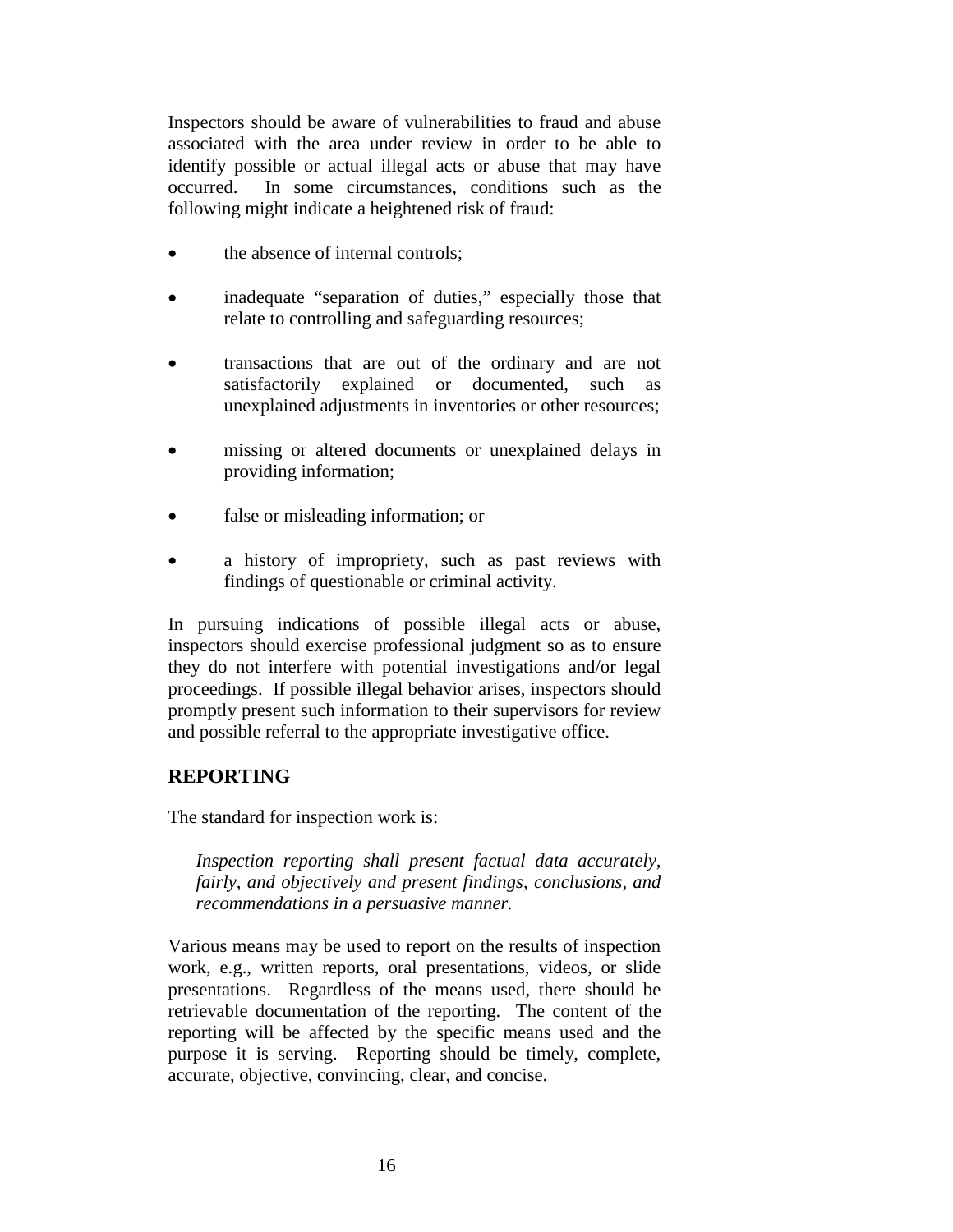Inspection reporting normally should describe the objective(s), scope, and methodology of the inspection and state that the inspection was conducted in accordance with the "Quality Standards for Inspection and Evaluation." Also, inspection reporting should provide the reader with the context in which the subject matter being inspected should be viewed, such as the impact or significance of the program/activity being reviewed, to help ensure the focus is not too narrowly drawn and to give clearer understanding of the impact of any report recommendations. Reporting language should be clear and concise and, while recognizing that some inspections deal with highly technical material, should be written in terms intelligible to the intended recipients and informed professionals.

Inspection reporting frequently is structured in terms of findings, conclusions, and recommendations. Findings should be supported by sufficient, competent, and relevant evidence. Conclusions should be logical inferences about the inspected program or activity based on the inspection findings. Typically, each finding requiring corrective action should be addressed by one or more recommendations directed to the management official(s) who have the authority to act on them. Recommendations normally should not be prescriptive in nature; rather, they should be crafted in a manner that lays out what needs to be corrected or achieved. When appropriate, inspectors should solicit advance review and comments from responsible officials regarding the content of the report and should include the comments or a summary thereof in the report.

Care must be taken to ensure that, as applicable, the confidentiality of individuals providing information is appropriately maintained in the inspection reporting process.

Written inspection reports should be distributed to the appropriate officials responsible for taking action on the findings and recommendations. Further distribution will be subject to the internal policies of each OIG and fully comply with all requirements contained in the Privacy Act; the Freedom of Information Act; and security and other applicable laws, regulations, and policies.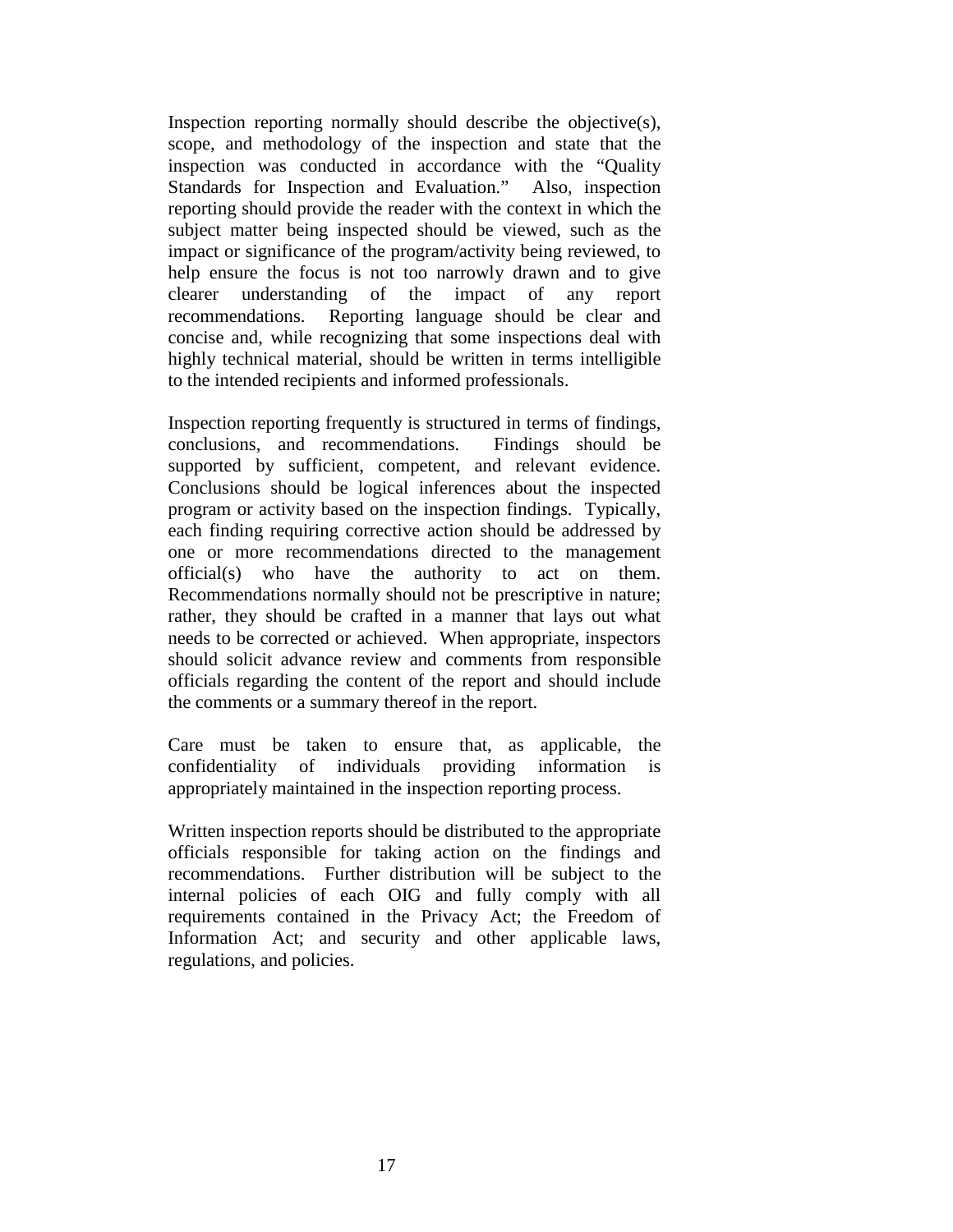## **FOLLOWUP**

The standard for inspection work is:

*Appropriate followup will be performed to ensure that any inspection recommendations made to Department/Agency officials are adequately considered and appropriately addressed.*

Ultimate inspection success depends on whether necessary corrective actions are actually completed. Therefore, each OIG should take steps, as necessary, to determine whether officials take timely, complete, and reasonable actions to correct problems identified in inspection reports and agreed on by management. Specific followup actions shall be guided by the followup and resolution policies of each OIG, in accordance with Office of Management and Budget Circular No. A-50, as amended.

Followup helps ensure actions are undertaken and completed within a reasonable time. Management notification that an action has been completed within the agreed-on time constitutes reasonable assurance and can be the basis for "closing" an action for followup purposes. However, the OIG should perform, as appropriate, followup work to verify whether agreed-on corrective actions were fully and properly implemented. When planning followup activities, OIGs should assess whether the work would be most effectively accomplished utilizing the staff that conducted the original work or other staff members. Also, in planning and conducting new inspections, prior recommendations that relate to the new inspection should be considered and followed up on to the extent practicable.

#### **PERFORMANCE MEASUREMENT**

The standard for inspection work is:

#### *Mechanisms should be in place to measure the effectiveness of inspection work.*

Consistent with the intent of the Government Performance and Results Act of 1993, it is important to be able to demonstrate the positive results that inspections contribute to the more effective management and operation of Federal programs. The nature and extent of performance measurement will be affected by a number of factors, such as the size and structure of the organization performing inspections. For example, measures may be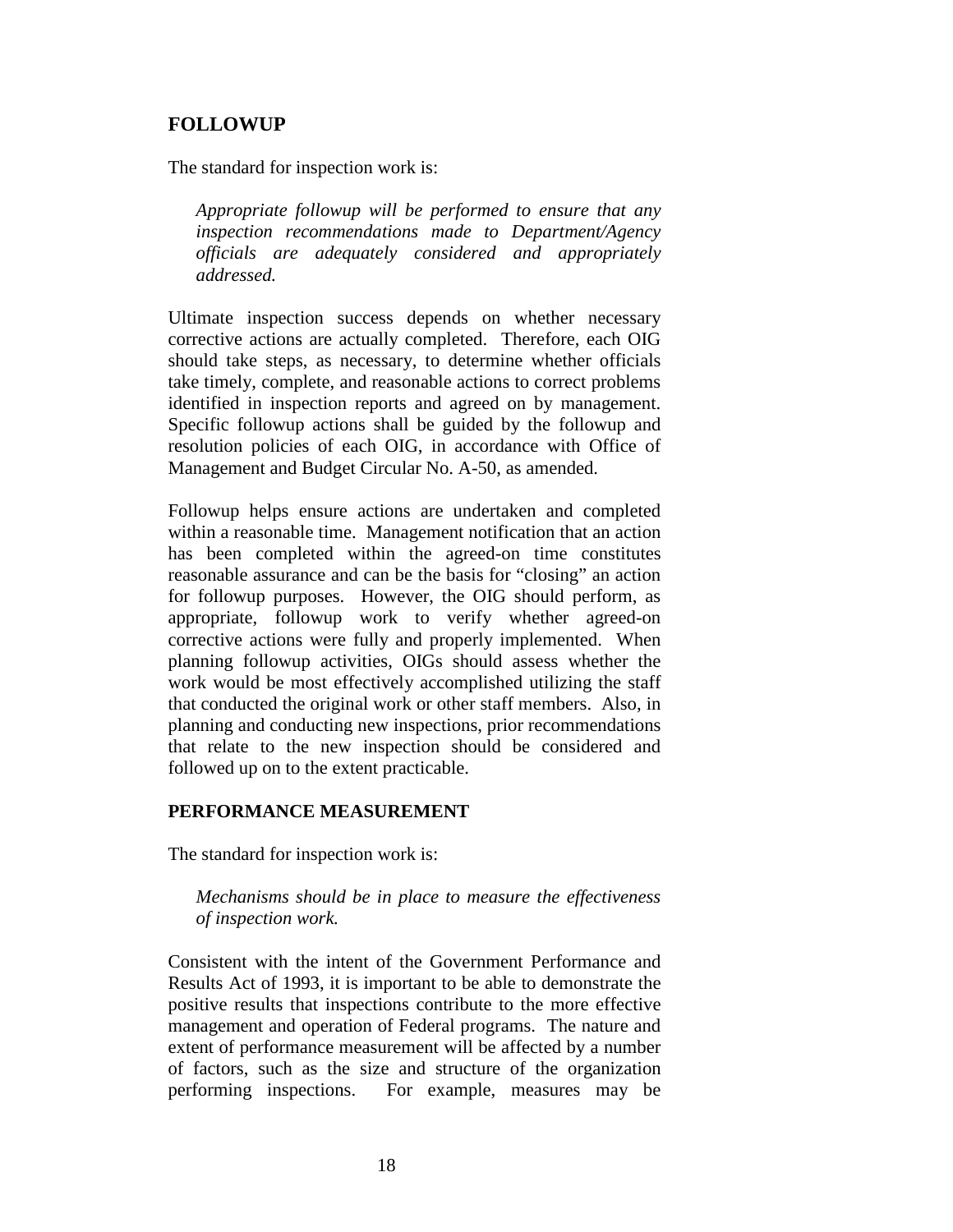established that capture inspection results and recommendations collectively with those of other OIG components. Performance measurement for inspections should focus on the outputs (i.e., number of implemented recommendations), and the resultant outcomes (i.e., changes in policy). Optimum performance measurement captures the impact of an inspection and may include such things as monetary savings, enforcement of laws, or legislative change.

## **WORKING RELATIONSHIPS AND COMMUNICATION**

The standard for inspection work is:

*Each inspection organization should seek to facilitate positive working relationships and effective communication with those entities being inspected and other interested parties.*

The OIG and the Department/Agency should strive to:

- Foster open communication at all levels. With limited exceptions, primarily related to investigative-type work, the OIG should keep the Department/Agency advised of its work and its findings on a timely basis and strive to provide information helpful to the Department/Agency at the earliest possible stage. Surprises are to be avoided.
- Interact with professionalism and respect. OIGs should act in good faith.
- Recognize and respect the mission and priorities of the Department/Agency. Each OIG should work to carry out its functions with a minimum of disruption to the primary work of the Department/Agency.
- Be thorough, objective, and fair. The OIG must perform its work thoroughly, objectively, and with consideration to the Department's/Agency's point of view and should recognize Department/Agency successes in addressing challenges or issues.
- Be engaged. While maintaining OIG statutory independence of operations and recognizing that OIGs need to conduct work that is self-initiated, congressionally requested, or mandated by law, OIGs should interact with Department/Agency management to identify any specific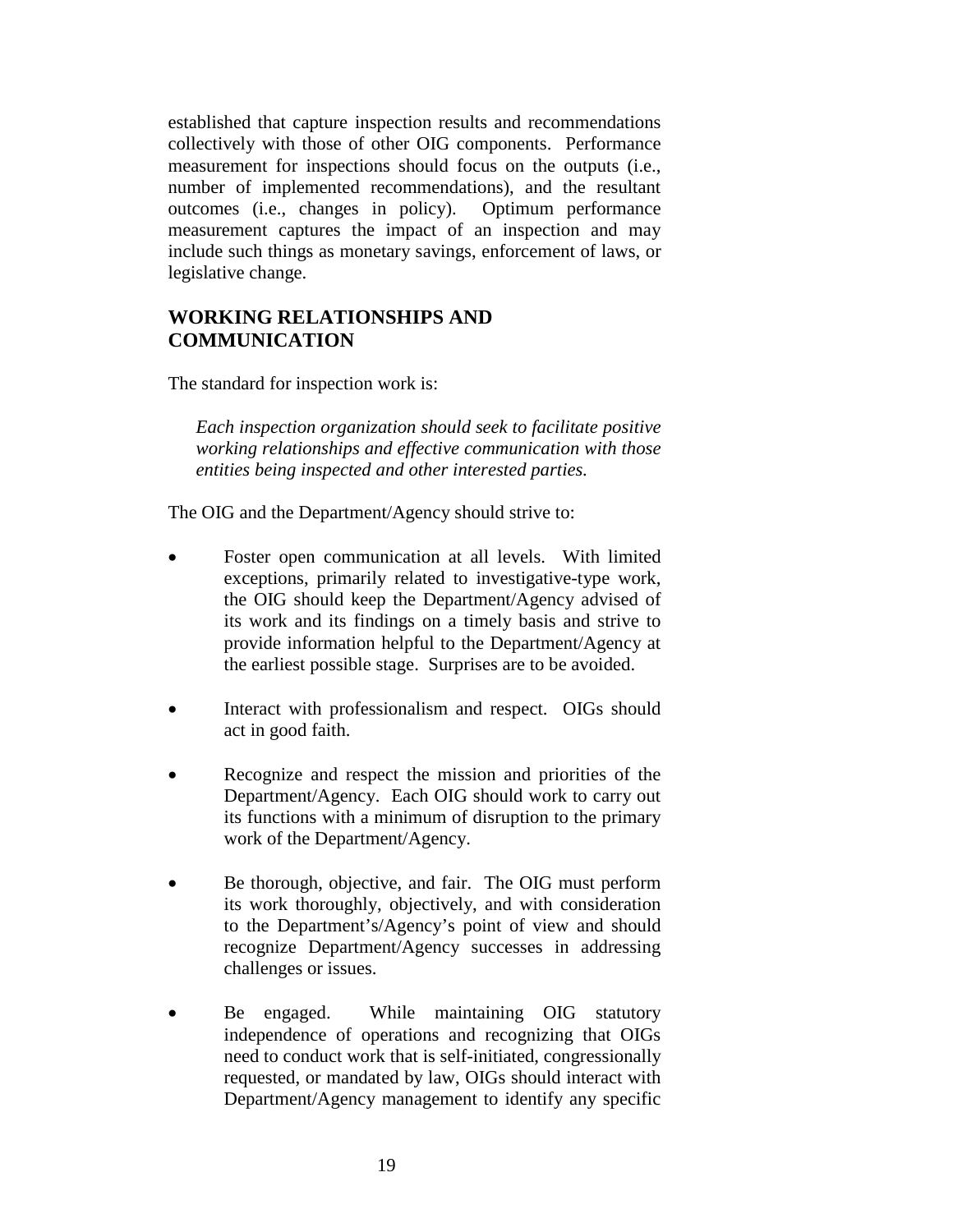needs or priorities management may have regarding the reviews to be conducted by the OIG.

- Be knowledgeable. The OIG will continually strive to keep abreast of Department/Agency programs and operations, and Department/Agency management should be kept appropriately informed of OIG activities and concerns being raised in the course of OIG work.
- Provide feedback. OIGs should implement mechanisms, both formal and informal, to ensure prompt and regular feedback.

During an inspection, inspectors should appropriately communicate information about the process and the nature of the inspection to the various parties involved to help them understand such things as the inspection objective(s), time frames, data needs, and reporting process. Inspectors should use their professional judgment and comply with their respective organizations' policies and procedures to determine the form, content, and frequency of communication. Communication should be appropriately documented in the associated inspection records.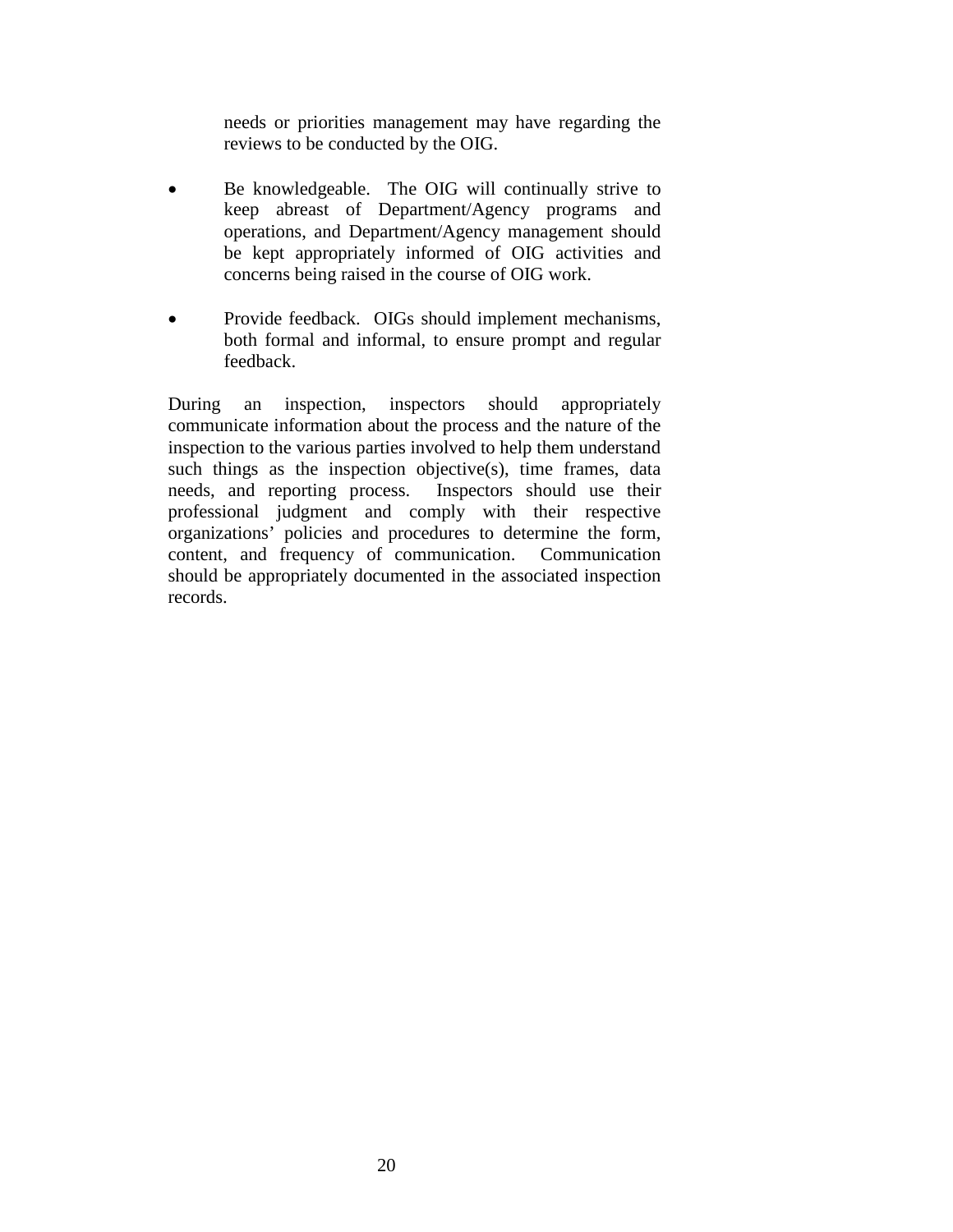## **GUIDE FOR CORE COMPETENCIES FOR INSPECTION ORGANIZATIONS AND INSPECTORS**

This guide was developed by the Inspector General community to identify the core competencies that each inspection organization should strive to have as an organization, as well as the competencies that are desirable for a journeyman inspector and senior management.

## **Organizational Competencies**

- Leadership
	- $\checkmark$  Vision
	- $\checkmark$  Continual Learning
	- $\checkmark$  Results Orientation
	- $\checkmark$  Integrity
- Team Skills
	- $\checkmark$  Team Problem Solving
	- $\checkmark$  Time Management
- Management
	- $\checkmark$  Accountability
	- $\checkmark$  Customer Service
	- $\checkmark$  Strategic Thinking
- Occupational Mastery
	- $\checkmark$  Department/Agency and Mission Knowledge
	- $\checkmark$  Oral Communication
	- $\checkmark$  Written Communication

## **Journeyman Level Competencies**

- Leadership
	- $\checkmark$  Results Orientation
	- $\checkmark$  Integrity
- Team Skills
	- $\checkmark$  Team Problem Solving
	- $\checkmark$  Time Management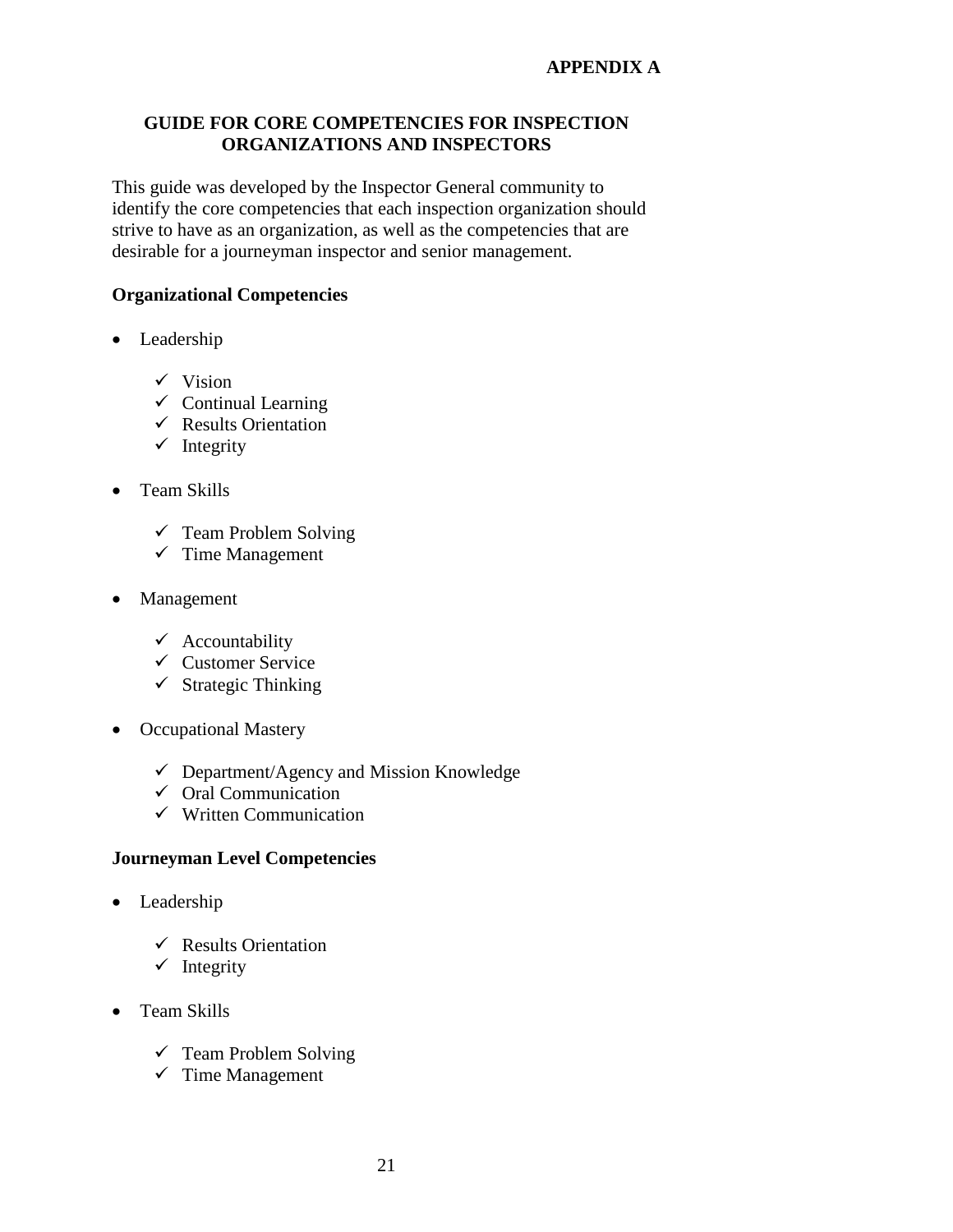## **APPENDIX A**

- Management
	- $\checkmark$  Project Management
	- $\checkmark$  Strategic Thinking
- Occupational Mastery
	- $\checkmark$  Department/Agency and Mission Knowledge
	- $\checkmark$  Evaluation Methods and Techniques
	- $\checkmark$  Oral Communication
	- $\checkmark$  Written Communication

## **Senior Management Competencies**

- Leadership
	- $\checkmark$  Vision
	- $\checkmark$  Political Skills
	- $\checkmark$  Influencing/Negotiation with External Groups
	- $\checkmark$  Results Orientation
	- $\checkmark$  Leading People
	- $\checkmark$  Integrity
- Team Skills
	- $\checkmark$  Team Problem Solving
	- $\checkmark$  Time Management
- Management
	- $\checkmark$  Accountability
	- $\checkmark$  Decisiveness
	- $\checkmark$  Strategic Thinking
- Occupational Mastery
	- Department/Agency and Mission Knowledge
	- $\checkmark$  Oral Communication